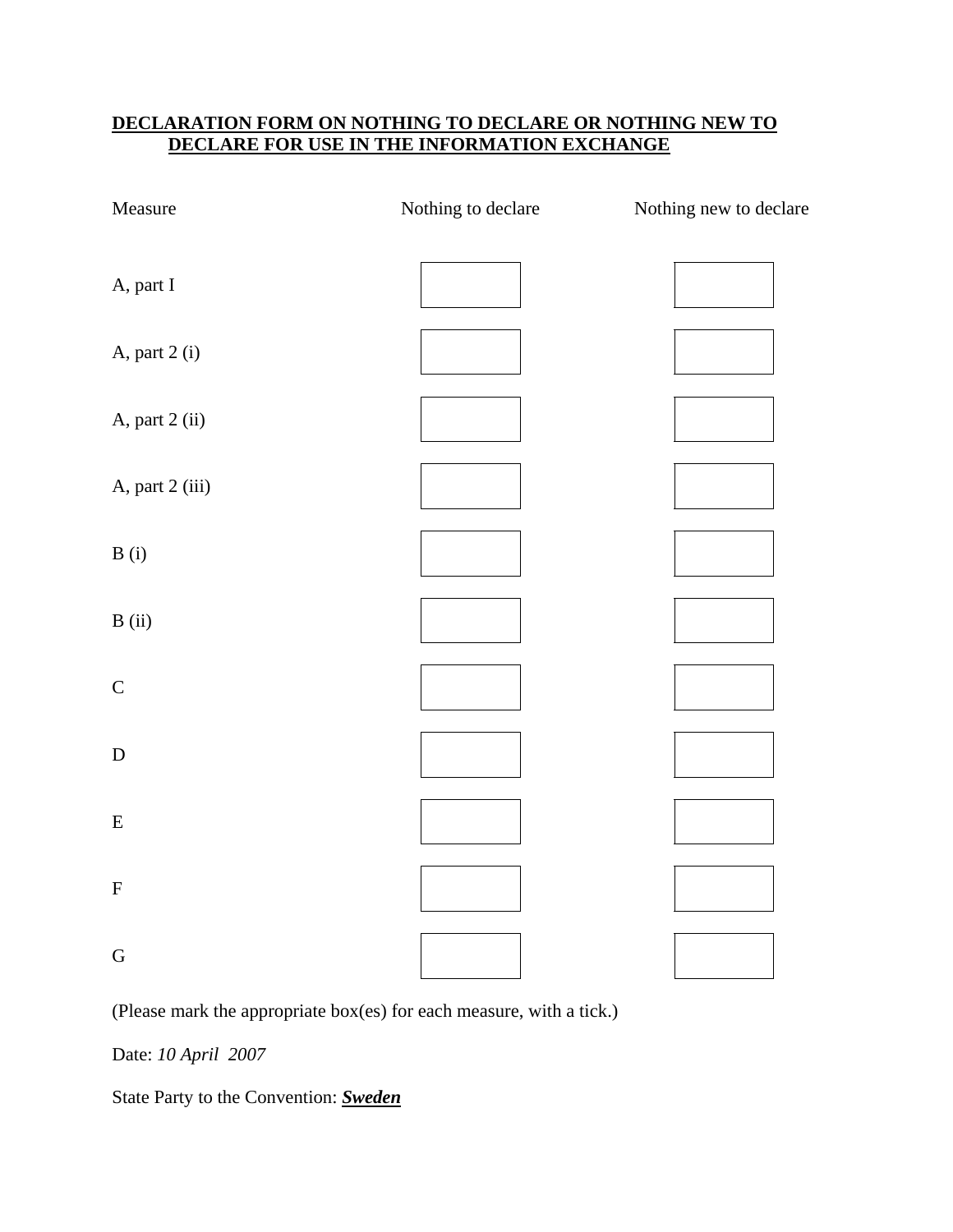### **Form A, part 1**

#### **Exchange of data on research centres and laboratories**1**#1**

|    | Name(s) of facility <sup>2</sup>                         | <b>Swedish Defence Research Agency</b><br><b>CBRN</b> Defence and Security |
|----|----------------------------------------------------------|----------------------------------------------------------------------------|
| 2. | Responsible public or private<br>organization or company | <b>Swedish Defence Research Agency</b>                                     |
| 3. | Location and postal address                              | Cementvägen 20, SE-901 82 Umeå, Sweden                                     |
|    |                                                          | www.foi.se                                                                 |

4. Source(s) of financing of the reported activity, including indication if the activity is wholly or partly financed by the Ministry of Defence

#### *Ministry of Defence, Ministry for Foreign Affairs, Private Research Grants*

- 5. Number of maximum containment units<sup>3</sup> within the research centre and/or laboratory, with an indication of their respective size  $(m<sup>2</sup>)$ 
	- *0*
- 6. If no maximum containment unit, indicate highest level of protection

*BSL3* 

1

<sup>&</sup>lt;sup>1</sup>The containment units which are fixed patient treatment modules, integrated with laboratories, should be identified separately.

<sup>2</sup>For facilities with maximum containment units participating in the national biological defence research and development programme, please fill in name of facility and mark "Declared in accordance with Form A, part 2 (iii)".  $3$ In accordance with the WHO Laboratory Biosafety Manual,  $3<sup>rd</sup>$  ed. 2004 or equivalent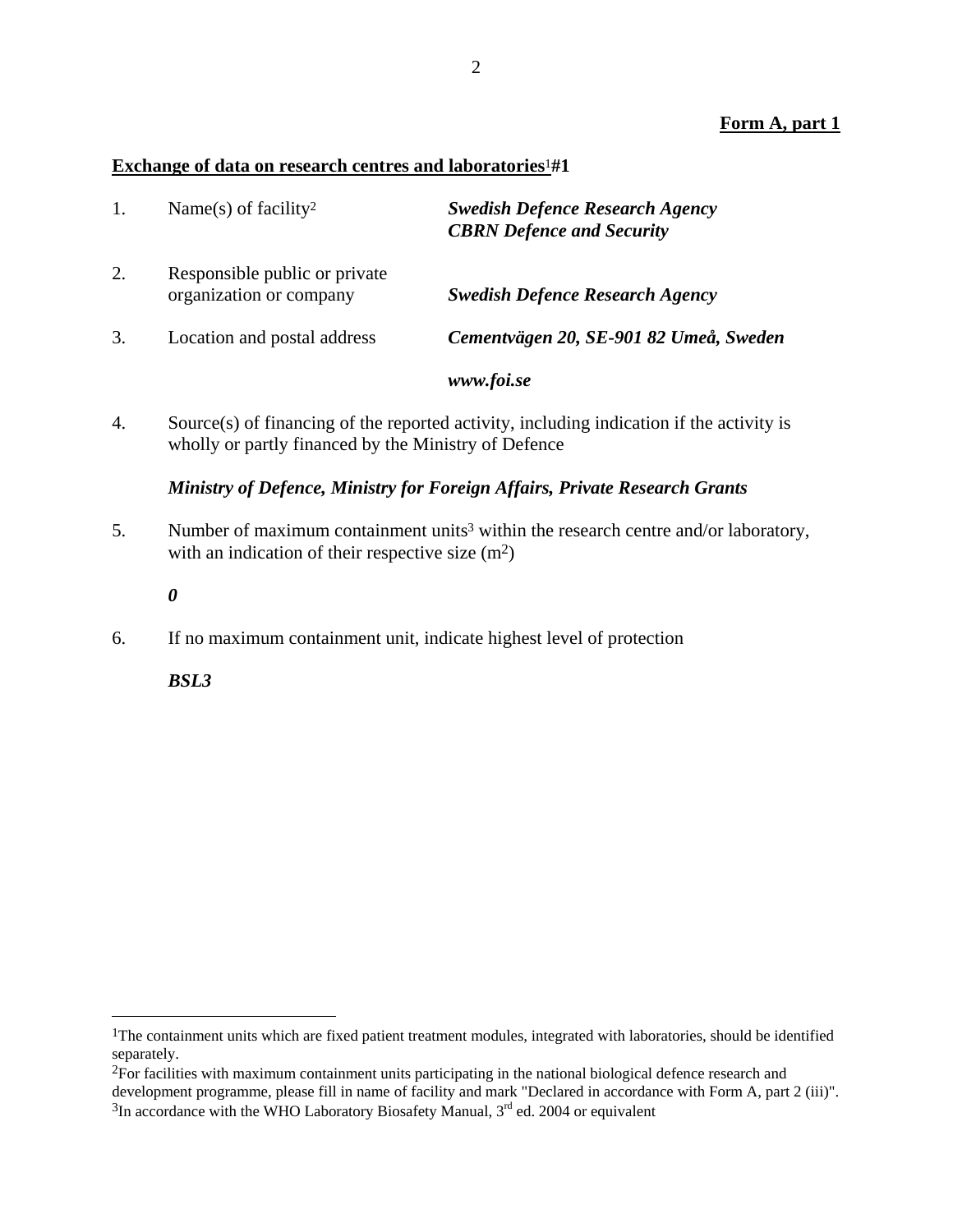7. Scope and general description of activities, including type(s) of micro-organisms and/or toxins as appropriate

### *Medical countermeasures against BW*

*The bacterial pathogens Yersinia pseudotuberculosis, Yersinia pestis (vaccine strains EV76 or KIM5), Francisella tularensis subsp holarctica and Pseudomonas aeruginosa as well as the viruses Hantaviruses, genotype, Puumala, Seoul, Hantaan and Dobrava and Rift Valley Fever virus (phlebovirus) are studied. The focus of the research is to identify and characterise key virulence factors of these pathogens and to evaluate the potential of theses factors as targets for therapy or as protective antigens in component vaccines. In another line of research bioinformatics and functional genomics is used to identify generic targets common to many bacterial pathogens that could serve as targets for generic treatment methods.* 

### *Methods for identification of BW*

*Methods are developed for detection and identification of bacteria, viruses and toxins using laser-induced Fluorescence, chip array, a variety of PCR methods, immunological techniques and masspectrometric methods. To be able to evaluate B-detection instruments using BWstimulants, train NBC-company conscripts and to verify dispersion models field trial capacity for outdoor biological detection is established. The results are published in scientific journals.*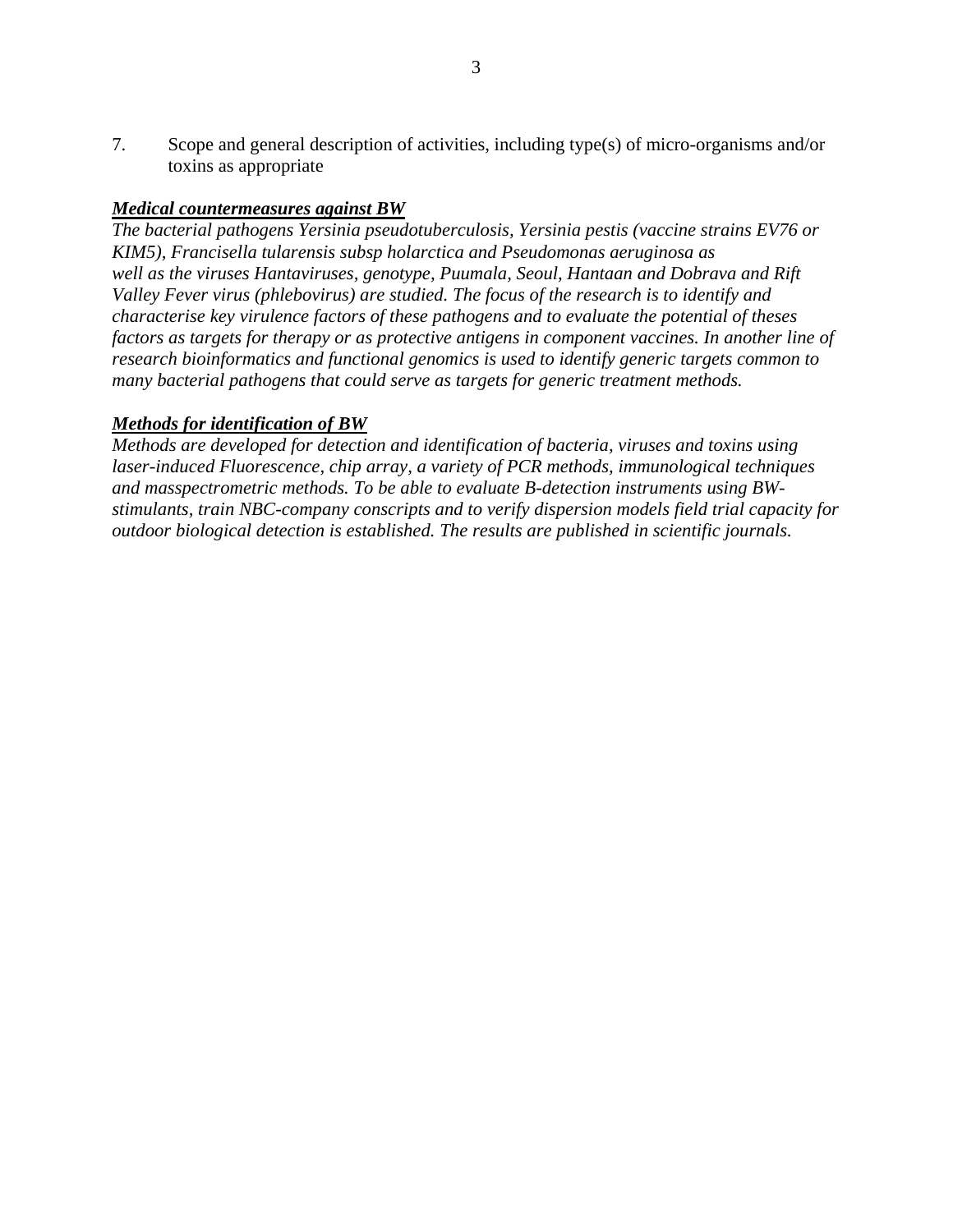### **Form A, part 1**

#### **Exchange of data on research centres and laboratories**4#**2**

| 1. | Name(s) of facility <sup>5</sup>                         | <b>SMI:s säkerhetslaboratorium</b><br>(BSL3-BSL4 Laboratory)    |
|----|----------------------------------------------------------|-----------------------------------------------------------------|
| 2. | Responsible public or private<br>organization or company | <b>Swedish Institute of Infectious Disease Control</b><br>(SMI) |
| 3. | Location and postal address                              | SMI, SE-171 82 Solna, Sweden                                    |
|    |                                                          | www.smittskyddsinstitutet.se                                    |

4. Source(s) of financing of the reported activity, including indication if the activity is wholly or partly financed by the Ministry of Defence

### *Ministry of Health and Social Affairs (additional grants from Swedish Emergency Management Agency)*

5. Number of maximum containment units<sup>6</sup> within the research centre and/or laboratory, with an indication of their respective size  $(m^2)$ 

*3 (20, 24 and 47)* 

1

- 6. If no maximum containment unit, indicate highest level of protection
- 7. Scope and general description of activities, including type(s) of micro-organisms and/or toxins as appropriate

<sup>4</sup>The containment units which are fixed patient treatment modules, integrated with laboratories, should be identified separately.

<sup>5</sup>For facilities with maximum containment units participating in the national biological defence research and development programme, please fill in name of facility and mark "Declared in accordance with Form A, part 2 (iii)".  ${}^{6}$ In accordance with the WHO Laboratory Biosafety Manual,  $3<sup>rd</sup>$  ed. 2004 or equivalent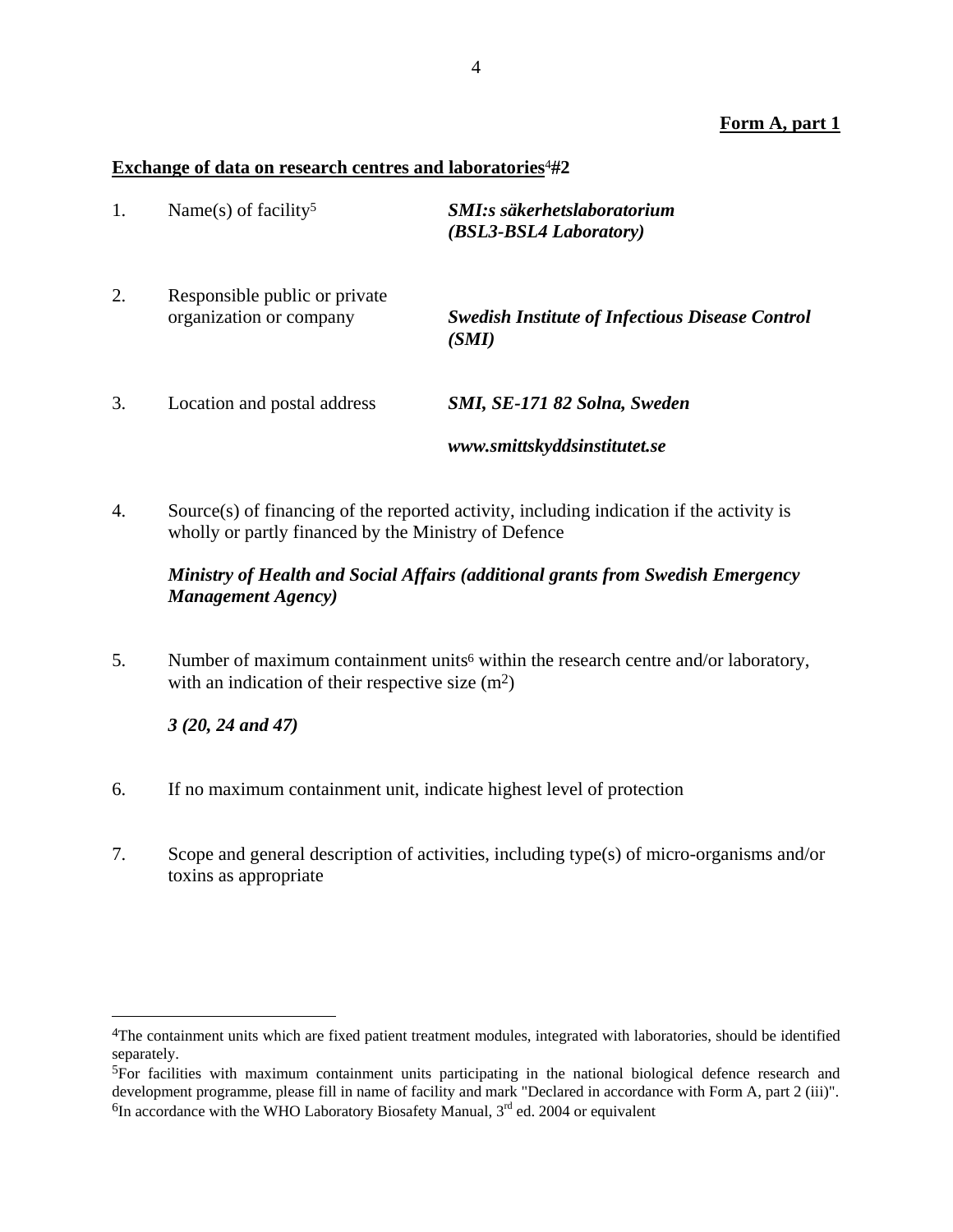#### *Work on BSL-3 agents*

*Bacteria. Containment units (BSL-3) are used for diagnostic and research work on bacteria: Bacillus anthracis, Brucella spp, Francisella tularensis, Mycobacterium tuberculosis and Yersinia pestis.* 

*Viruses. Containment units (BSL-3) are used for diagnostic and research work on virus: Bunyaviruses, Flaviviruses, Arenaviruses, Rabies viruses, Avian Influensa virus.* 

#### *Work on BSL-4 agents*

*Containment units (BSL-4) are used for diagnostic and research work on virus: Bunyaviruses, Flaviviruses, Arenaviruses, Filoviruses, SARS CoV and highly pathogenic Avian influensa virus.* 

#### *Methods for detection and evaluation of antibiotic resistance*

*National and international standard methods are used for detection. Cultivation, staining, ELISA, PCR, Q-PCR and microarrays are examples of methods in use. Development of diagnostic methods for BSL-3and BSL-4 agents is based on genetic techniques as well as recombinant technology.* 

*The general goals are to: improve laboratory diagnostics and basic knowledge on highly pathogenic agents. The studies include, in addition to development of efficient and reliable diagnostics, e.g. virulence, pathogenesis, animal models and vaccine development.* 

*The activities are funded mainly by the Swedish Emergency Management Agency, National Board of Health (SoS), Swedish Defence Research Agency (FOI), Swedish Research Council, and the European Union.*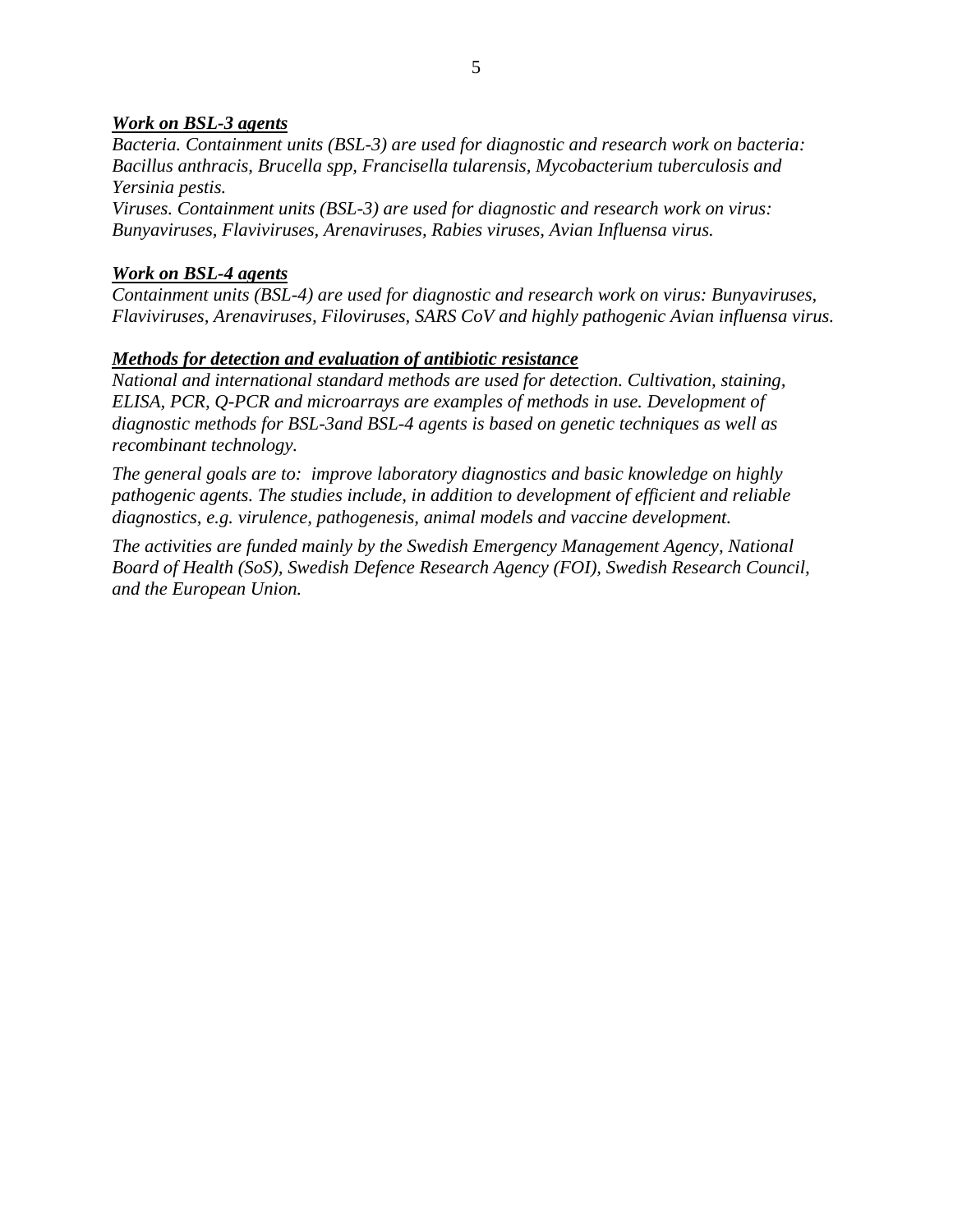### **Form A, part 1**

#### **Exchange of data on research centres and laboratories**7#**3**

| 1. | Name(s) of facility <sup>8</sup>                         | <b>National Veterinary Institute</b>                     |
|----|----------------------------------------------------------|----------------------------------------------------------|
| 2. | Responsible public or private<br>organization or company | <b>National Veterinary Institute</b>                     |
| 3. | Location and postal address                              | Ulls väg 2 B, Ultuna Campus<br>SE-751 89 Uppsala, Sweden |
|    |                                                          | www.sva.se                                               |

4. Source(s) of financing of the reported activity, including indication if the activity is wholly or partly financed by the Ministry of Defence

#### *Ministry of Agriculture and grants from the Swedish Emergency Management Agency*

5. Number of maximum containment units<sup>9</sup> within the research centre and/or laboratory, with an indication of their respective size  $(m^2)$ 

*0* 

 $\overline{a}$ 

6. If no maximum containment unit, indicate highest level of protection

## *4 different containment units are designed according to BSL 3 laboratory work*  with a total size of 296  $m^2$

7. Scope and general description of activities, including type(s) of micro-organisms and/or toxins as appropriate

 $7$ The containment units which are fixed patient treatment modules, integrated with laboratories, should be identified separately.

<sup>&</sup>lt;sup>8</sup>For facilities with maximum containment units participating in the national biological defence research and development programme, please fill in name of facility and mark "Declared in accordance with Form A, part 2 (iii)".  $9$ In accordance with the WHO Laboratory Biosafety Manual,  $3<sup>rd</sup>$  ed. 2004 or equivalent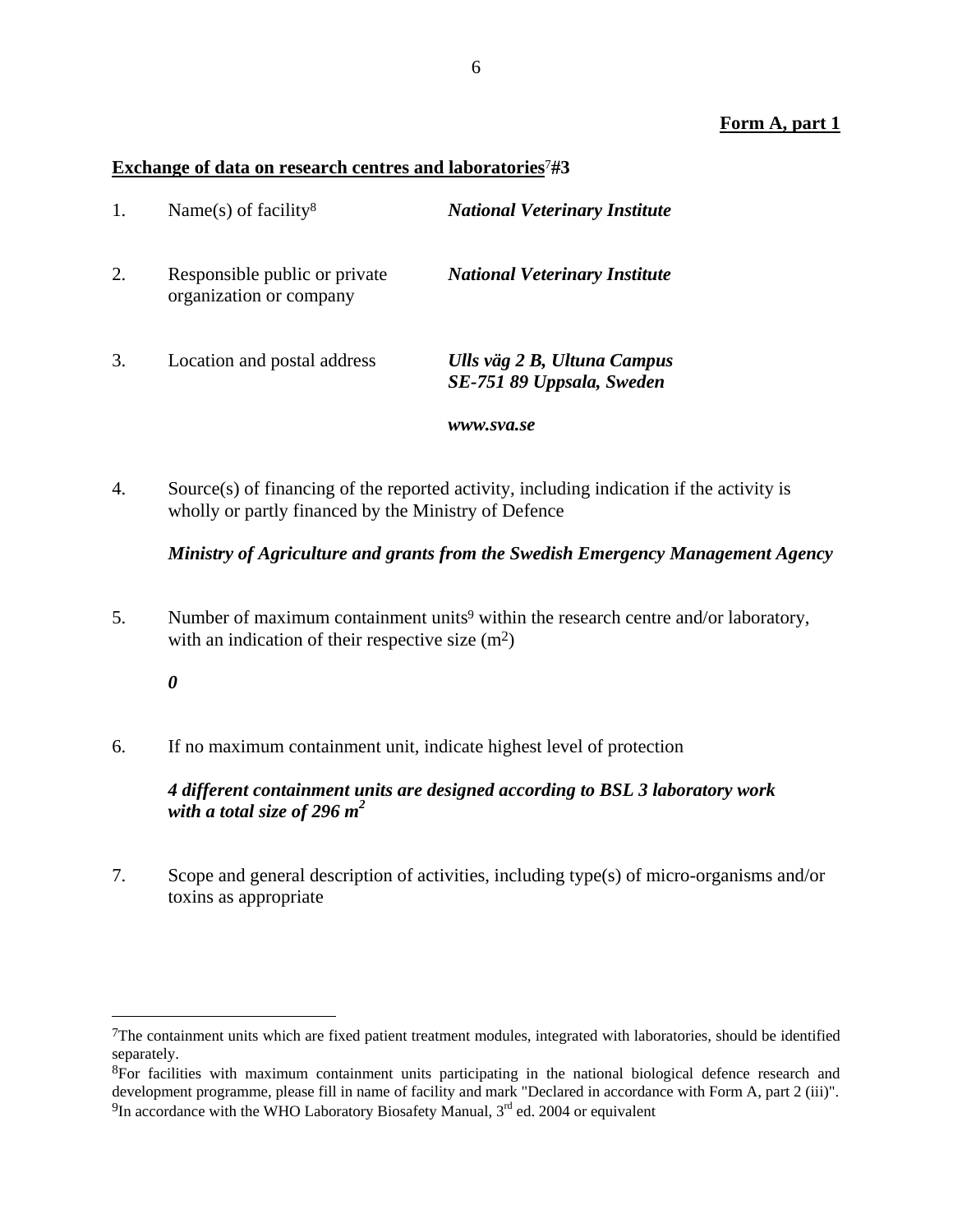### *General description of activities of the National Veterinary Institute*

*The National Veterinary Institute (SVA) is a Swedish national authority that strives for good animal and human health, a good environment and sustainable food production. SVA is a national and international reference laboratory of some contagious and other serious infectious diseases of animals that may imply a threat to both animal and human health. SVA's most important task is to be well prepared in dealing with these diseases by rapid and reliable diagnosis in order to establish and limit possible outbreaks, to prevent the spread of infection, and to limit economic losses. Research and development is of the utmost importance for solving the tasks and a publication list of relevant biological research can be obtained from SVA. Grants from the Swedish Emergency Management Agency are used for preparedness purposes applied to the development of diagnostic methods for an emergency situation such as natural outbreaks, accidents and/or deliberate release of BSL-3 agents.* 

### *Work on BSL-3 micro-organisms*

Containment units (BSL 3, 81 m<sup>2</sup>) are used for diagnostic work on bacteria: Bacillus anthracis, *Brucella spp, Chlamydophila psittaci, Francisella tularensis, Mycobacterium bovis, Mycobacterium tuberculosis and Yersinia pestis.* 

Containment units (BSL 3, 155 m<sup>2</sup>) are used for diagnostic work on virus: Classical Swine Fever *(CSF), Hanta virus, Heptatitis E virus, Lymphocytic choriomeningitis virus (LCM), High Pathogenic Avian Influenza (HPAI) virus, Rabies virus, Transmissible Spongiform Encephalopati (TSE), West Nile virus.* 

### *Methods for detection and evaluation of antibiotic resistance*

*National and international standard methods are used for detection. Cultivation, staining, ELISA and PCR are examples of methods in use. Development of diagnostic methods for BSL-3 agents is based on genetic techniques such as real-time PCR. Development of methods to characterise antibiotic resistance in BSL-3 agents is based on phenotypic micro dilutions methods such as (VETmic*™*), and genetic methods such as PCR and sequencing.*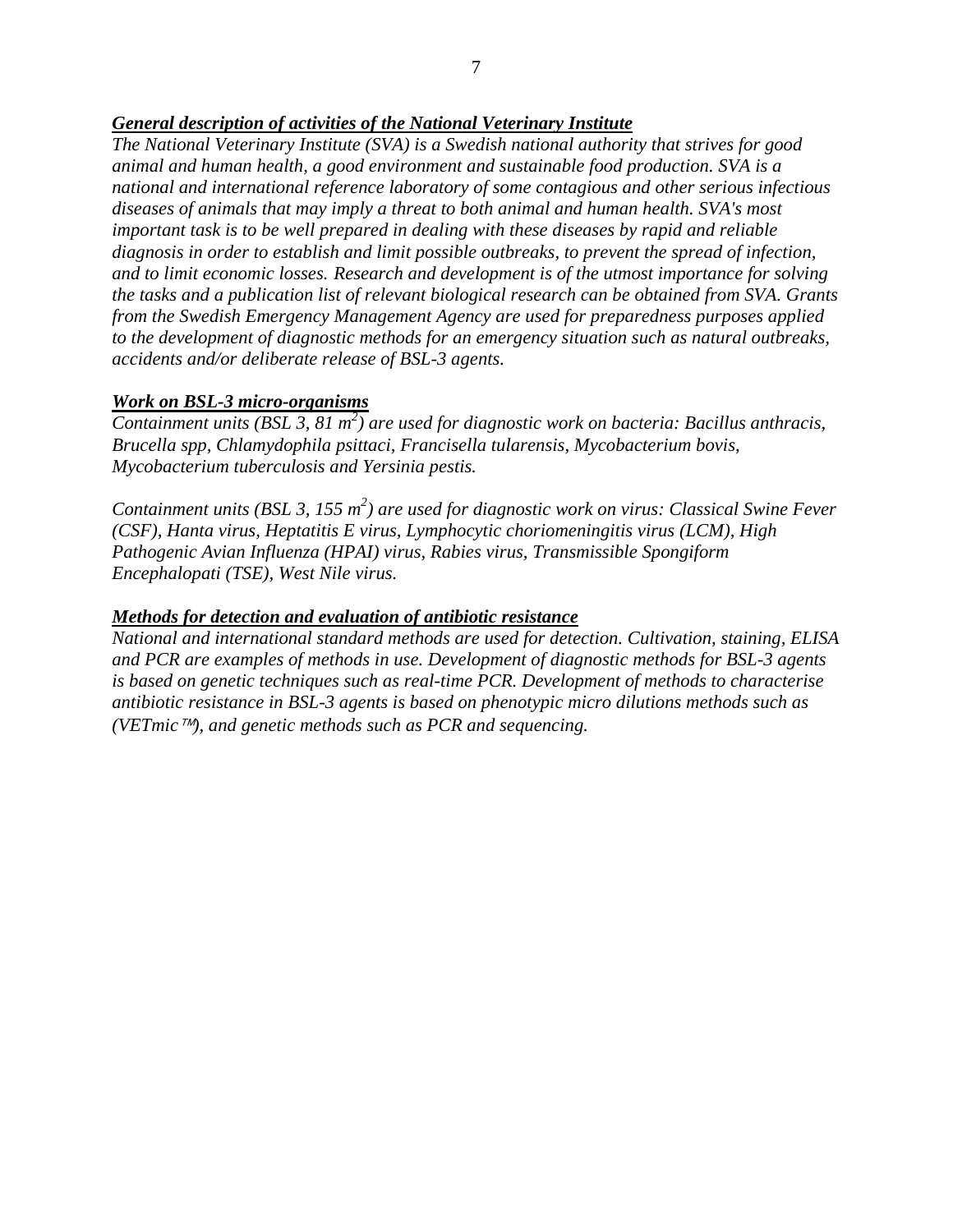#### **Form A, part 2 (i)**

#### **National biological defence research and development programme Declaration**

Is there a national programme to conduct biological defence research and development within the territory of the State Party, under its jurisdiction or control anywhere? Activities of such a programme would include prophylaxis, studies on pathogenicity and virulence, diagnostic techniques, aerobiology, detection, treatment, toxinology, physical protection, decontamination and other related research.

### *YES*

If the answer is Yes, complete Form A, part 2 (ii) which will provide a description of the programme.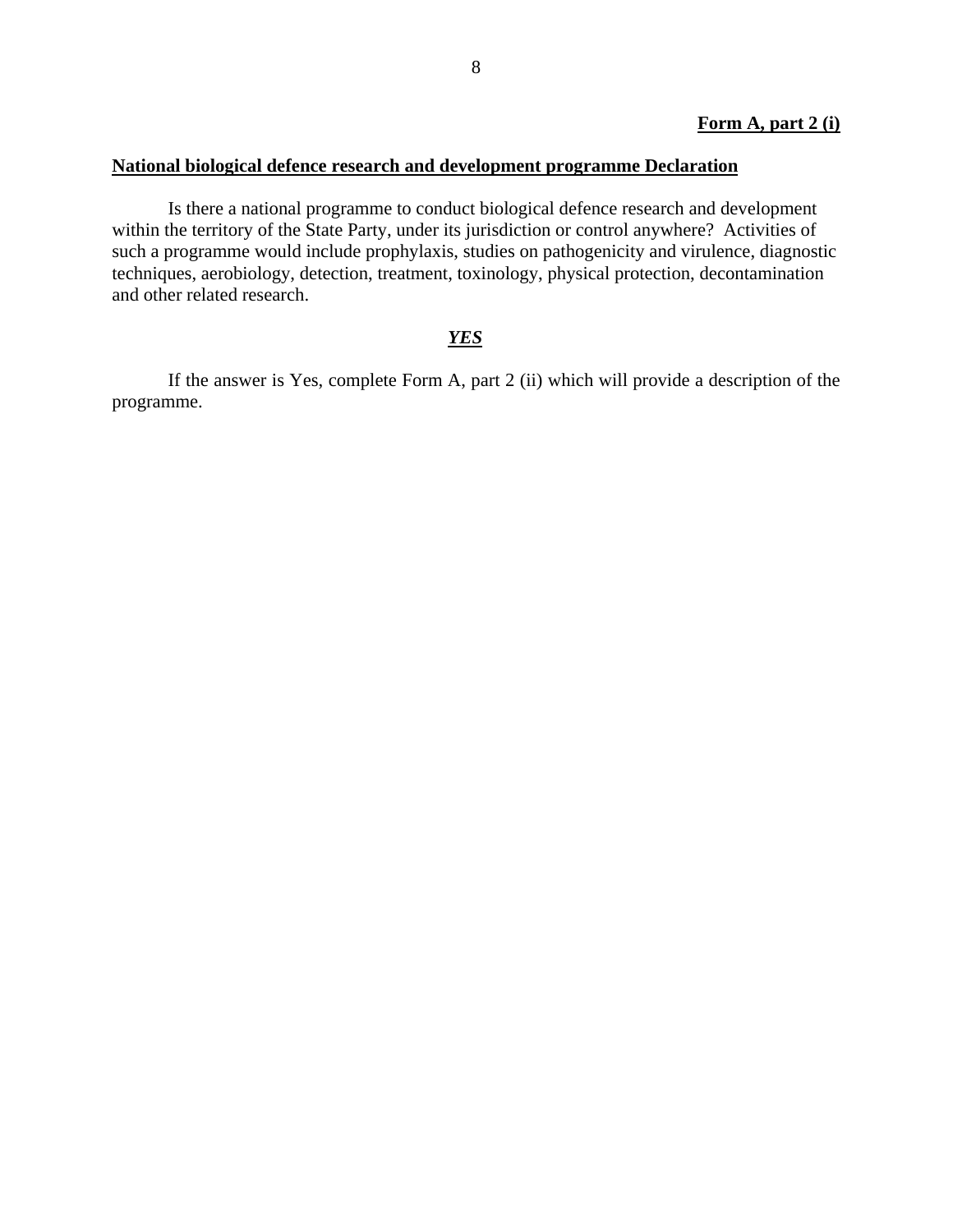## **National biological defence research and development programme**

## **Description**

1. State the objectives and funding of the programme and summarize the principal research and development activities conducted in the programme. Areas to be addressed shall include: prophylaxis, studies on pathogenicity and virulence, diagnostic techniques, aerobiology, detection, treatment, toxinology, physical protection, decontamination and other related research.

Objectives:

### *Medical countermeasures against BW*

*The bacterial pathogens Yersinia pseudotuberculosis, Yersinia pestis (vaccine strains EV76 or KIM5), Francisella tularensis subsp holarctica and Pseudomonas aeruginosa as well as the viruses Hantaviruses, genotype, Puumala, Seoul, Hantaan and Dobrava and Rift Valley Fever virus (phlebovirus) are studied. The focus of the research is to identify and characterise key virulence factors of these pathogens and to evaluate the potential of theses factors as targets for therapy or as protective antigens in component vaccines. In another line of research bioinformatics and functional genomics is used to identify generic targets common to many bacterial pathogens that could serve as targets for generic treatment methods.* 

### *Methods for identification of BW*

*Methods are developed for detection and identification of bacteria, viruses and toxins using laser-induced Fluorescence, chip array, a variety of PCR methods, immunological techniques and masspectrometric methods. To be able to evaluate B-detection instruments using BWstimulants, train NBC-company conscripts and to verify dispersion models field trial capacity for outdoor biological detection is established. The results are published in scientific journals.* 

2. State the total funding for the programme and its source.

## *25.7 million SEK by Ministry of Defence and Ministry for Foreign Affairs*

3. Are aspects of this programme conducted under contract with industry, academic institutions, or in other non-defence facilities?

## *YES*

4. If yes, what proportion of the total funds for the programme is expended in these contracted or other facilities?

*2%*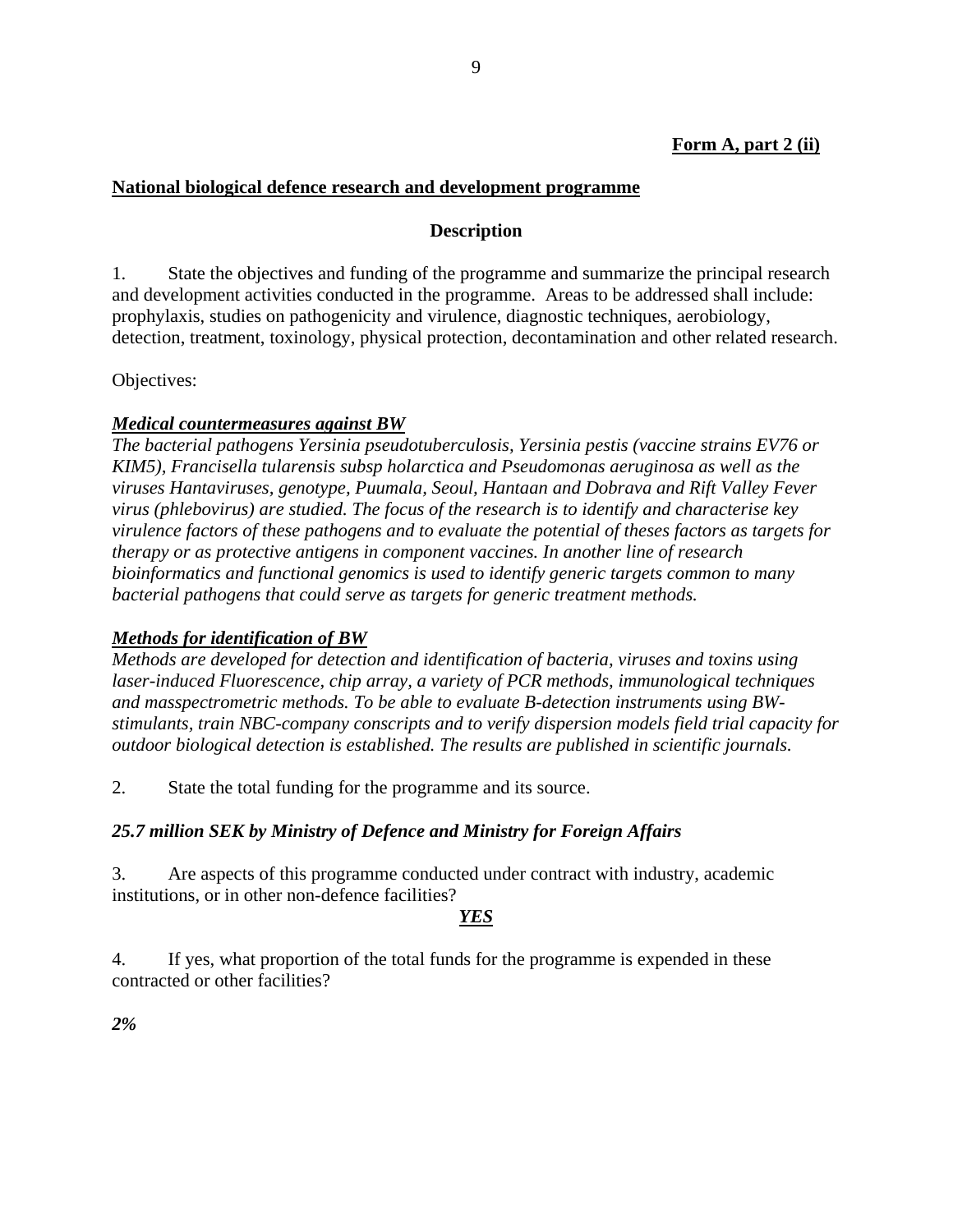#### **Form A, part 2 (iii)**

#### **National biological defence research and development programme**#**1**

**Information under paragraph IX for year 2006 (list of publicly-available papers and reports resulting from the work during the previous 12 months)** 

#### *Publication of relevant biological research at FOI NBC Defence*

*The recommendation for publication, at the Swedish Defence Research Agency, is to publish results of biological research in international journals. Some results are published as public FOI-reports, abstract of which are submitted to the NTIS Database (National Technical Information Service). Reprints of scientific papers and FOI-reports can be ordered by writing to: Swedish Defence Research Agency, SE-901 82 Umeå, Sweden.* 

#### *List of publication for 2006*

Edqvist, PJ, Bröms JE, Betts, HJ, Forsberg, Å, Pallen MJ and Francis MS. 2006. Tetratricopeptide repeats in the type III secrtion chaperone, LcrH: their role in substrate binding and secretion. Mol Microbiol. 59:31-44

Lavander, M, Ericsson, SK, Bröms, JB and Forsberg, Å. 2006. The twin arginine translocation system is essential for virulence of *Yersinia pseudotuberculosis.* J. Bacteriology 74:1768-76

Forslund, A-L, Kuoppa, K, Svensson, K, Salomonsson, E, Johansson, A, Byström, M, Oyston, P, Michell S, Titball, R, Noppa, L, Frithz-Lindsten, E, Forsman, M, and Forsberg, Å. 2006. Direct Repeat Mediated Deletion of a Type IV Pilin Gene Results in Major Virulence Attenuation of *Francisella tularensis.* Mol Microbiol, 59:1818-30.

Bröms, J.E., Edqvist, P.J., Forsberg, Å., Francis, M.S. 2006. Tetratricopeptide repeats are essential for PcrH chaperone function in *Pseudomonas aeruginosa* type III secretion FEMS Microbiol Lett. 256:57-66.

Pavkova I, Reichelova M, Larsson P, Hubalek M, Vackova J, Forsberg A, Stulik J. 2006.Comparative proteome analysis of fractions enriched for membrane-associated proteins from *Francisella tularensis* subsp. *tularensis* and *F. tularensis* subsp. *holarctica* strains. J Proteome Res. 11:3125-34.

Jonsson Per, Kullander Fredrik, Vahlberg Claes, Tiihonen Mikael, Wästerby Pär, Tjärnhage Torbjörn, Lindgren Mikael. *Spectral detection of ultraviolet laser induced fluorescence from individual bioaerosol particles* Bergen, June 14-16, 2006 (Northern Optics 2006, Proc. p. 142)

P. Jonsson, F. Kullander, C. Vahlberg, P. Jelger, M. Tiihonen,P. Wästerby, T. Tjärnhage, M. Lindgren. *Spectral detection of ultraviolet laser induced fluorescence from individual bioaerosol particles*,; Optically Based Biological and Chemical Detection for Defence III, Eds. J. C. Carrano, A. Zukauskas, Proc. SPIE Vol. 6398 (2006), 63980F/1-12.

P. Jonsson, F. Kullander, C. Vahlberg, O. Gustavsson, M. Tiihonen, P. Jelger, P. Wästerby, T. Tjärnhage, M. Lindgren. *Spectral detection of ultraviolet laser induced fluorescence from dry*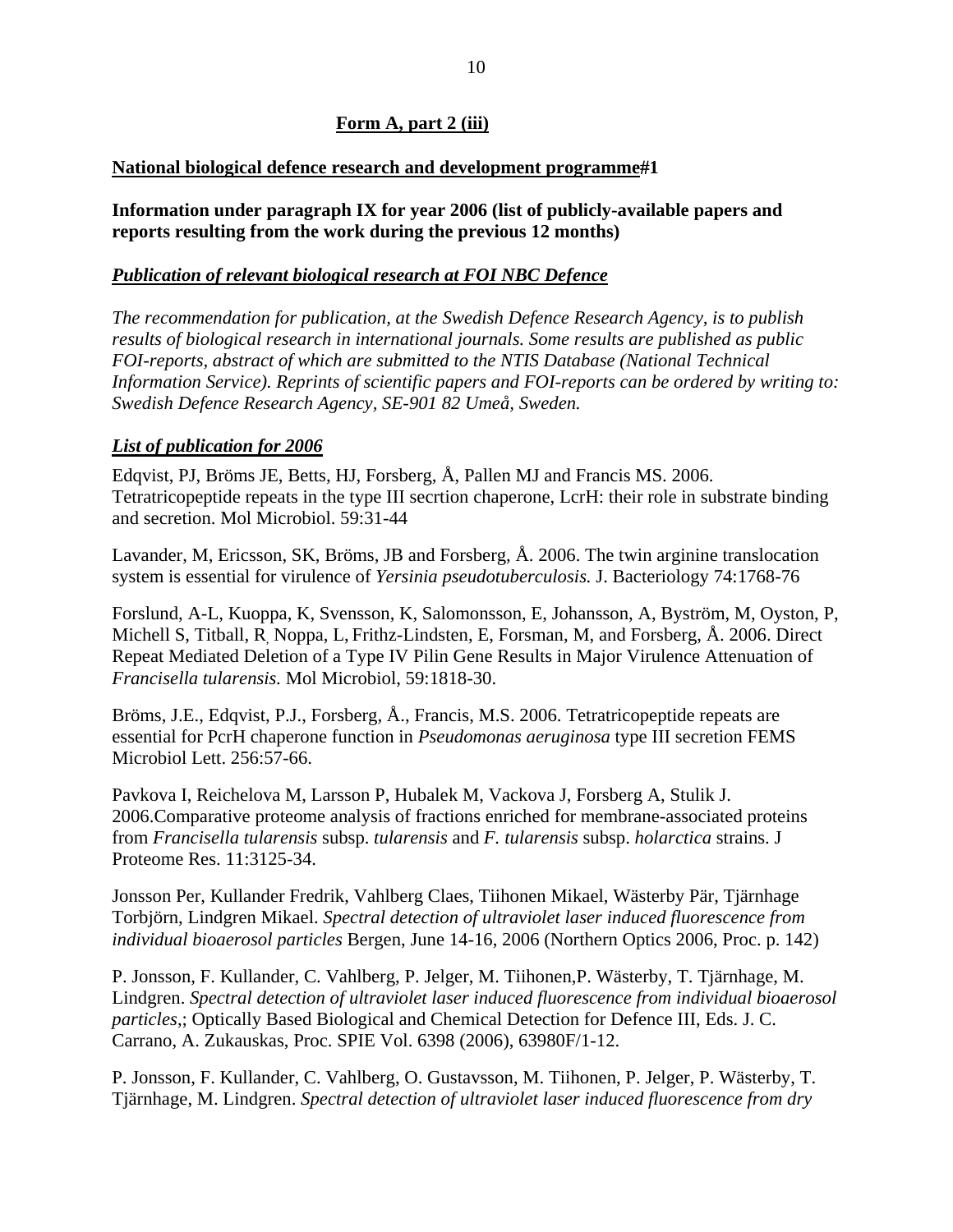*biological particles*,; 7th Joint Conference on Standoff Detection for Chemical and Biological Defense; 23-27 oktober 2006.

P. Wästerby, T. Tjärnhage, P. Wikström, P. Jonsson, F. Kullander, C. Vahlberg, M. Nilsson, J. Järvius, J. Melin, M. Tiihonen, P. Jelger, M. Lindgren. *Optical detection for early warning and identification of biological threats*; 5th Singapore International Symposium on Protection Against Toxic Substances (SISPAT); 27 november-1 december 2006.

Tomaso H., Scholz H., Neubauer H., Al Dahouk S., Landt O., Selbold E., Forsman M., Splettstoesser. 2006. Development of a real-time PCR using hybridization probes for the rapid and specific identification of Francisella tularensis subspecies tularensis. Mol. Cellular Probes,. 21:12-16

Hajjar A. M., Harvey M. D., Shaffer S. A., Goodlett D. R., Sjöstedt A., Edebro H., Forsman M., Pelletier M., Wilson C. B., Miller S. I., Skerrett S.J., and Ernst R. K. 2006. Lack of in vitro and in vivo recognition of Francisella subspecies LPS by Toll-like receptors. Infection and Immunity, 74:6730-6738

Nording M., Frech K., Persson Y., Forsman M., Haglund P. 2006. On the semi semiquantification of polycyclic aromatic hydrocarbons in contaminated soil by enzyme-linked immunosorbent assay kit. Analytica Chimica Acta. 555:107–113

Rohmer L, Brittnacher M, Kaul R, Svensson K, Johansson A, Forsman M, Miller SI. 2006. Potential source of Francisella tularensis live vaccine strain attenuation determined by genome comparison. Infection and Immunity, 12:6895-906.

Eliasson H., Broman T., Forsman M., and Bäck E., 2006. Tularemia: Current Epidemiology and disease management. Infect. Dis. Clin. N. Am. 20:289-311.

Wallensten A, Munster V. J., Osterhaus A, Waldenström J, Bonnedahl J, Broman T, Fouchier R, Olsen B. 2006 Mounting evidence for the presence of influenza A virus in the avifauna of the Antarctic region. Antarctic Science 18, 353–356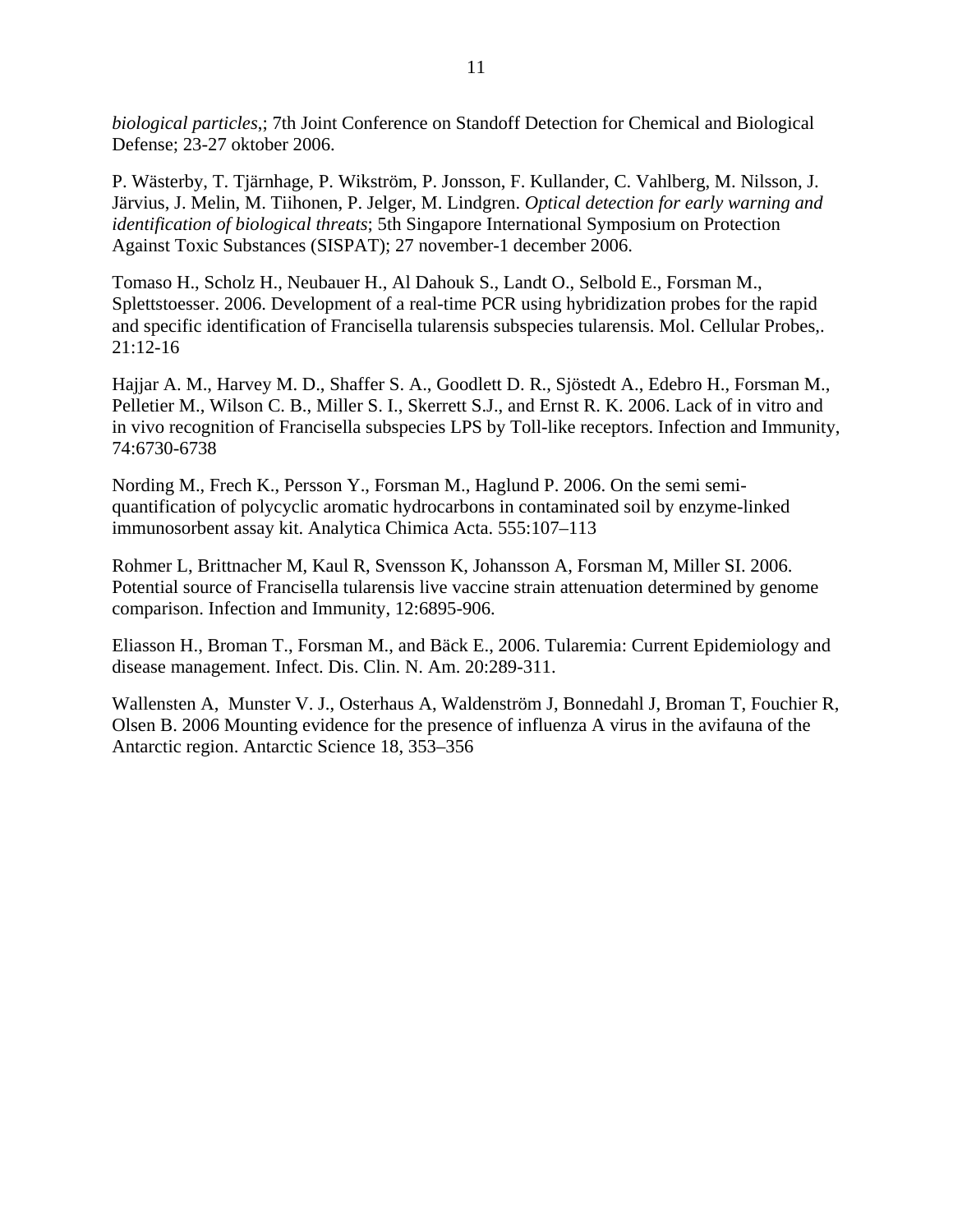#### **Form A, part 2 (iii)**

#### **National biological defence research and development programme**#**2**

**Information under paragraph IX for year 2006 (list of publicly-available papers and reports resulting from the work during the previous 12 months)** 

### *Publication of relevant biological research at Swedish Institute of Infectious Disease Control (SMI)*

*The recommendation for publication, at the Swedish Institute of Infectious Disease Control, is to publish results of biological research in international journals. Reprints of scientific papers can be ordered by writing to:* 

*Center for microbiological preparedness, Swedish Institute of Infectious Disease Control, SE-171 82 Solna, Sweden* 

#### *List of publication for 2006*

Connolly-Andersen AM, Magnusson KE, Mirazimi A. Basolateral entry and release of Crimean-Congo hemorrhagic fever virus in polarized MDCK-1 cells.

J Virol. 2007 Mar;81(5):2158-64. Epub 2006 Dec 13.

Akerstrom S, Mirazimi A, Tan YJ.

Inhibition of SARS-CoV replication cycle by small interference RNAs silencing specific SARS proteins, 7a/7b, 3a/3b and S.

Antiviral Res. 2007 Mar;73(3):219-27. Epub 2006 Nov 7.

Klingstrom J, Akerstrom S, Hardestam J, Stoltz M, Simon M, Falk KI, Mirazimi A, Rottenberg M, Lundkvist A. Nitric oxide and peroxynitrite have different antiviral effects against hantavirus replication and free mature virions.

Eur J Immunol. 2006 Oct;36(10):2649-57.

Akerstrom S, Tan YJ, Mirazimi A. Amino acids 15-28 in the ectodomain of SARS coronavirus 3a protein induces neutralizing antibodies. FEBS Lett. 2006 Jul 10;580(16):3799-803. Epub 2006 Jun 12.

Simon M, Falk KI, Lundkvist A, Mirazimi A. Exogenous nitric oxide inhibits Crimean Congo hemorrhagic fever virus. Virus Res. 2006 Sep;120(1-2):184-90. Epub 2006 May 2.

Andersson I, Lundkvist A, Haller O, Mirazimi A.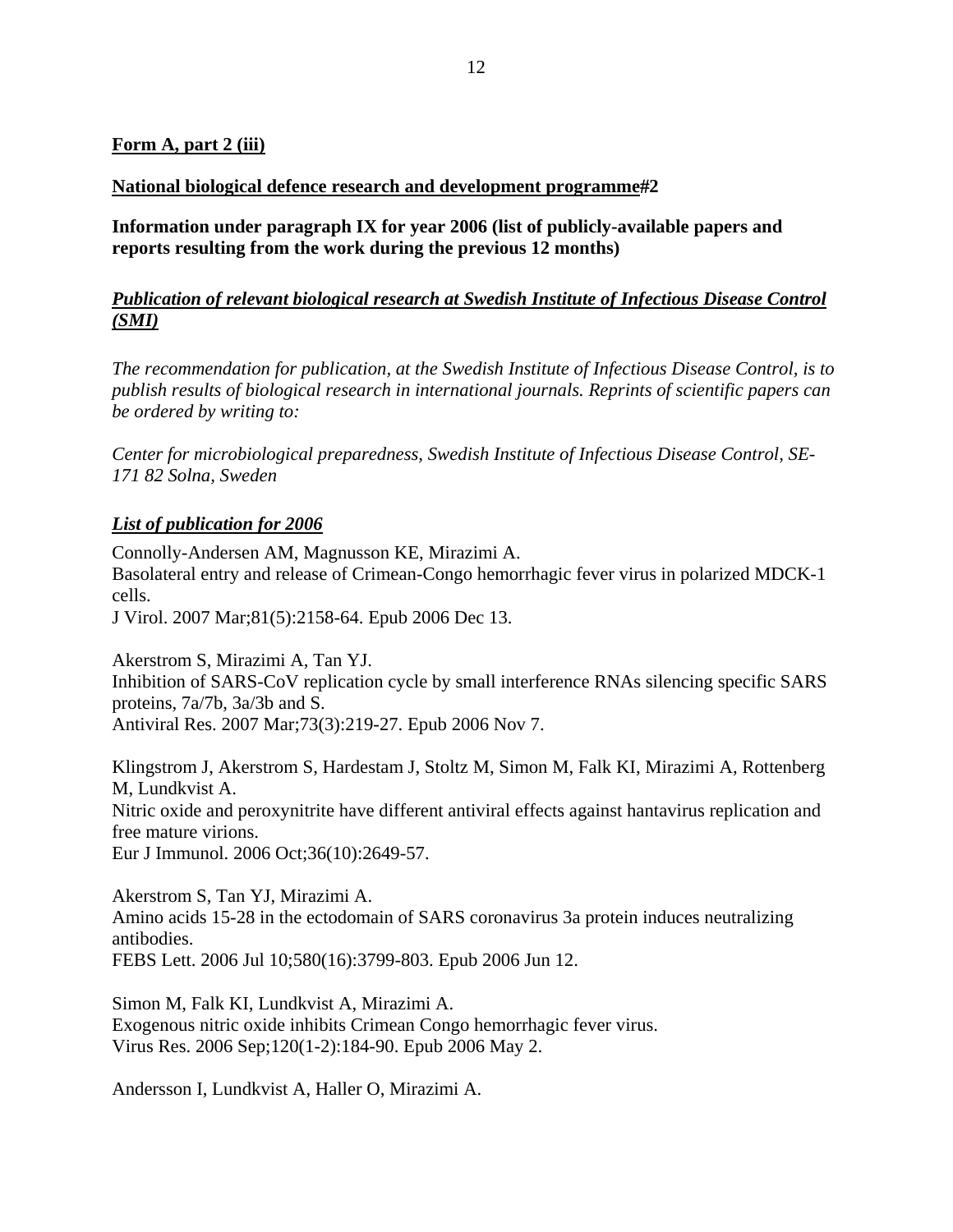Type I interferon inhibits Crimean-Congo hemorrhagic fever virus in human target cells. J Med Virol. 2006 Feb;78(2):216-22.

Vene S, Haglund M, Lundkvist A, Lindquist L, Forsgren M. Study of the serological response after vaccination against tick-borne encephalitis in Sweden. Vaccine. 2007 Jan 4;25(2):366-72. Epub 2006 Aug 2.

Skarpaas T, Golovljova I, Vene S, Ljostad U, Sjursen H, Plyusnin A, Lundkvist A. Tickborne encephalitis virus, Norway and Denmark. Emerg Infect Dis. 2006 Jul;12(7):1136-8.

Jensenius M, Montelius R, Berild D, Vene S. Scrub typhus imported to Scandinavia. Scand J Infect Dis. 2006;38(3):200-2.

Jensenius M, Fournier PE, Fladby T, Hellum KB, Hagen T, Prio T, Christiansen MS, Vene S, Raoult D, Myrvang B. Sub-acute neuropathy in patients with African tick bite fever. Scand J Infect Dis. 2006;38(2):114-8.

Hugot JP, Plyusnina A, Herbreteau V, Nemirov K, Laakkonen J, Lundkvist A, Supputamongkol Y, Henttonen H, Plyusnin A. Genetic analysis of Thailand hantavirus in Bandicota indica trapped in Thailand. Virol J. 2006 Sep 5;3:72.

Klingstrom J, Hardestam J, Stoltz M, Zuber B, Lundkvist A, Linder S, Ahlm C. Loss of cell membrane integrity in puumala hantavirus-infected patients correlates with levels of epithelial cell apoptosis and perforin. J Virol. 2006 Aug;80(16):8279-82.

Kallio ER, Klingstrom J, Gustafsson E, Manni T, Vaheri A, Henttonen H, Vapalahti O, Lundkvist A. Prolonged survival of Puumala hantavirus outside the host: evidence for indirect transmission via the environment. J Gen Virol. 2006 Aug;87(Pt 8):2127-34.

Wallensten A, Munster VJ, Karlsson M, Lundkvist A, Brytting M, Stervander M, Osterhaus AD, Fouchier RA, Olsen B. High prevalence of influenza A virus in ducks caught during spring migration through Sweden. Vaccine. 2006 Nov 10;24(44-46):6734-5. Epub 2006 Jun 6.

Plyusnin A, Vaheri A, Lundkvist A.

Saaremaa hantavirus should not be confused with its dangerous relative, Dobrava virus. J Clin Microbiol. 2006 Apr;44(4):1608-9;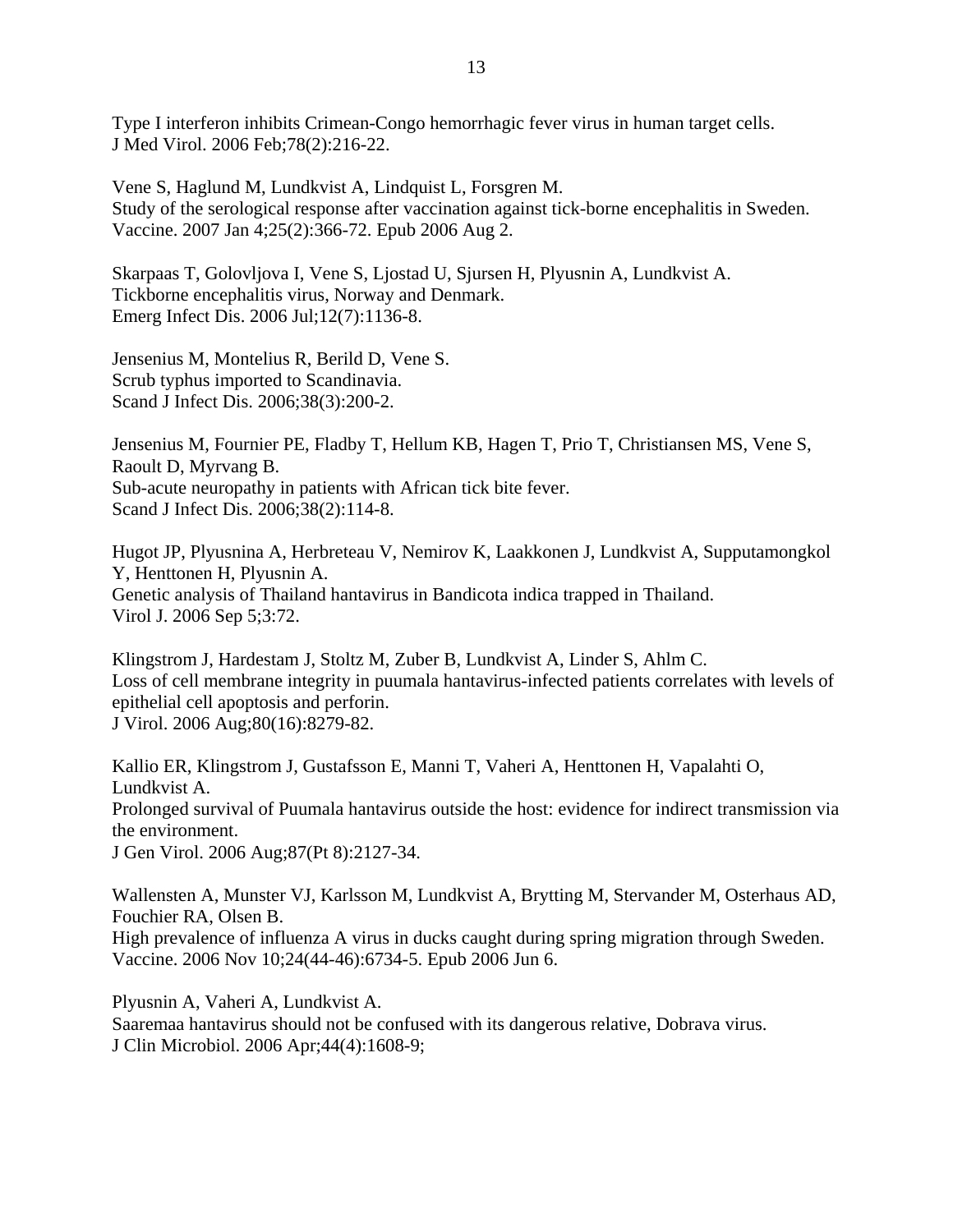Donati D, Espmark E, Kironde F, Mbidde EK, Kamya M, Lundkvist A, Wahlgren M, Bejarano MT, Falk KI.

Clearance of circulating Epstein-Barr virus DNA in children with acute malaria after antimalaria treatment.

J Infect Dis. 2006 Apr 1;193(7):971-7. Epub 2006 Mar 1.

Klingstrom J, Hardestam J, Lundkvist A.

Dobrava, but not Saaremaa, hantavirus is lethal and induces nitric oxide production in suckling mice.

Microbes Infect. 2006 Mar;8(3):728-37. Epub 2006 Jan 17.

Schmidt J, Meisel H, Capria SG, Petraityte R, Lundkvist A, Hjelle B, Vial PA, Padula P, Kruger DH, Ulrich R. Serological assays for the detection of human andes hantavirus infections based on its yeastexpressed nucleocapsid protein. Intervirology. 2006;49(3):173-84.

Smedby KE, Lindgren CM, Hjalgrim H, Humphreys K, Schollkopf C, Chang ET, Roos G, Ryder LP, Falk KI, Palmgren J, Kere J, Melbye M, Glimelius B, Adami HO. Variation in DNA repair genes ERCC2, XRCC1, and XRCC3 and risk of follicular lymphoma. Cancer Epidemiol Biomarkers Prev. 2006 Feb;15(2):258-65.

Bossolasco S, Falk KI, Ponzoni M, Ceserani N, Crippa F, Lazzarin A, Linde A, Cinque P. Ganciclovir is associated with low or undetectable Epstein-Barr virus DNA load in cerebrospinal fluid of patients with HIV-related primary central nervous system lymphoma. Clin Infect Dis. 2006 Feb 15;42(4):e21-5. Epub 2006 Jan 11.

Stuen S, Moum T, Bernhoft A, Vene S. A paretic condition in an Anaplasma phagocytophilum infected roe deer calf. J Wildl Dis. 2006 Jan;42(1):170-4.

Abd, H., A. Weintraub, and G. Sandström.

Intracellular behaviour of *Vibrio cholerae* O 1 strains during interaction with the environmental free-living amoeba *Acanthamoeba castellani.* FEMS Microbial Ecology . 2006.

Mohapatra A., Leul M., Sandström G. and Sellstedt A.

Hydrogen evolution and characterization of the hydrogen evolving enzyme in *Frankia*.2006. International J. of Hydrogen Energy

Mörner, T., and G.Sandström.

Tularemia, OIE Manual 2006.; Chapter 3.7.2.

H.Abd, Karolinska Institutet, Stockholm.PhD 2006. Interaction between waterborne pathogenic bacteria and *Acanthmoeba castellanii.*Dissertation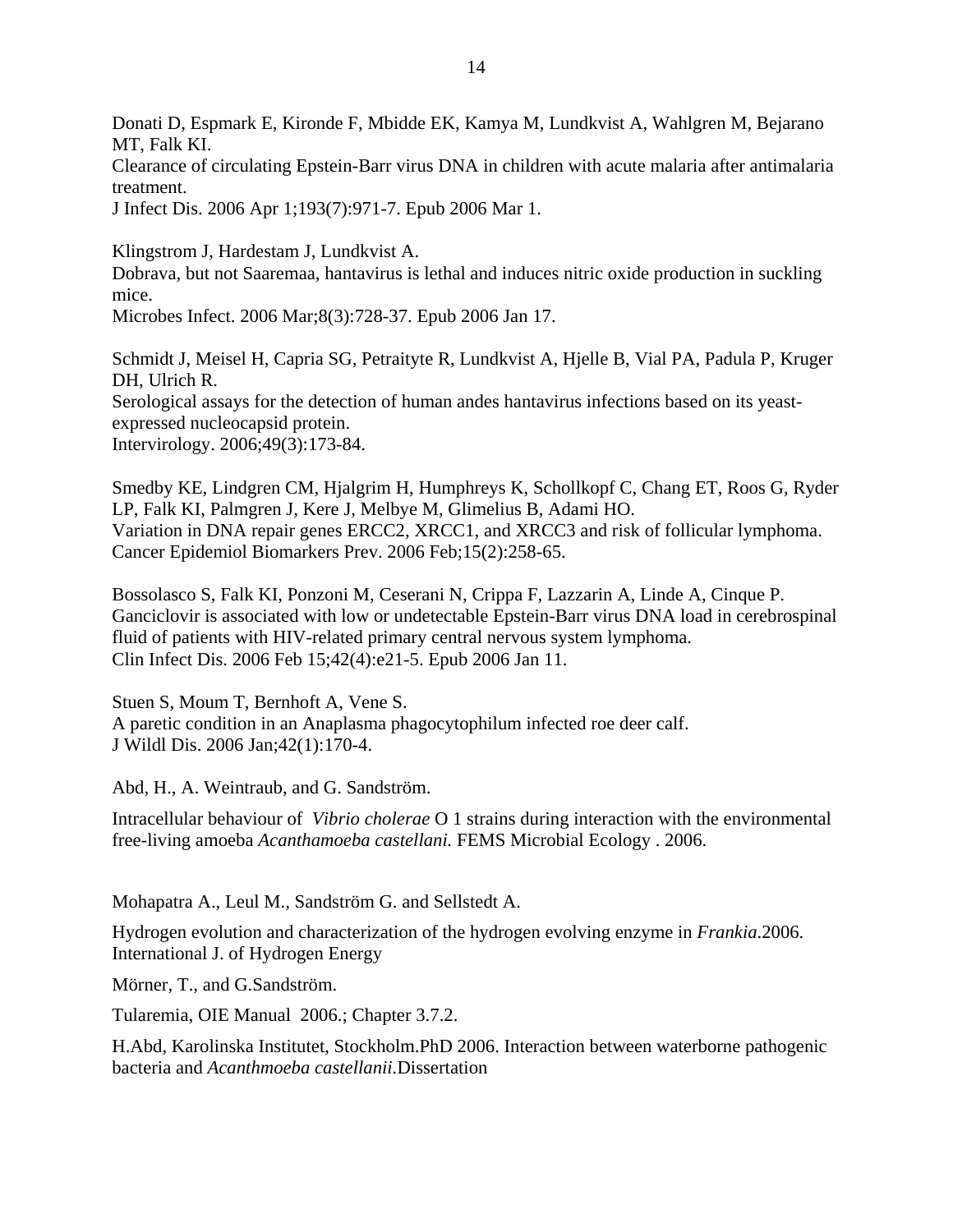# **Form B (i)**

#### **Background information on outbreaks of reportable infectious human diseases**

| Disease                  |                  | Number of reported cases per year |                   |                  |                  |                |  |  |
|--------------------------|------------------|-----------------------------------|-------------------|------------------|------------------|----------------|--|--|
|                          | 2006             | 2001                              | 2002              | 2003             | 2004             | 2005           |  |  |
| Population               |                  | 8908                              | 8940              | 8961,593         | 8961,593         |                |  |  |
| Amoeba infection         | 259              | 456                               | 419               | 416              | 416              |                |  |  |
| Atypical mycobacteria    | 348              | $\overline{247}$                  | 250               | 269              | 269              | 348            |  |  |
| <b>Botulism</b>          | $\overline{2}$   | $\mathbf 0$                       | $\boldsymbol{0}$  | $\overline{2}$   | $\overline{2}$   | 1              |  |  |
| Campylobacter infection  | 6078             | 8577                              | $\overline{7137}$ | 7149             | 7149             | 6796           |  |  |
| Diphteria                | $\boldsymbol{0}$ | $\mathbf 0$                       | $\boldsymbol{0}$  | $\mathbf 0$      | $\mathbf 0$      | $\mathbf 0$    |  |  |
| <b>EHEC 0157</b>         | 265              | 96                                | 129               | 73               | 73               |                |  |  |
| Giardiosis               | 1282             | 1438                              | 1436              | 1360             | 1360             | 1151           |  |  |
| Gonorrhoea               | 677              | 529                               | 505               | 596              | 596              | 691            |  |  |
| Yellow fever             | $\overline{0}$   | $\overline{0}$                    | $\overline{0}$    | $\Omega$         | $\overline{0}$   | $\overline{0}$ |  |  |
| Haemophilus infl. type b | 123              | 19                                | $\overline{21}$   | 23               | 23               |                |  |  |
| <b>Hepatitis A</b>       | 80               | 169                               | 76                | $\overline{122}$ | 122              | 93             |  |  |
| <b>Hepatitis B</b>       | 1208             | 1517                              | 1734              | 1940             | 1940             | 1438           |  |  |
| <b>Hepatitis C</b>       | 1976             | 3493                              | 3382              | 3222             | 3222             | 2610           |  |  |
| <b>Hepatitis D</b>       | $\overline{22}$  | $\overline{9}$                    | $\overline{12}$   | $\overline{6}$   | $6\overline{6}$  | 11             |  |  |
| <b>Hepatitis E</b>       | 5                | $\overline{2}$                    | 5                 | $\mathfrak{Z}$   | $\mathfrak{Z}$   | 10             |  |  |
| HIV infection            | 390              | 277                               | 287               | 379              | $\overline{379}$ | 392            |  |  |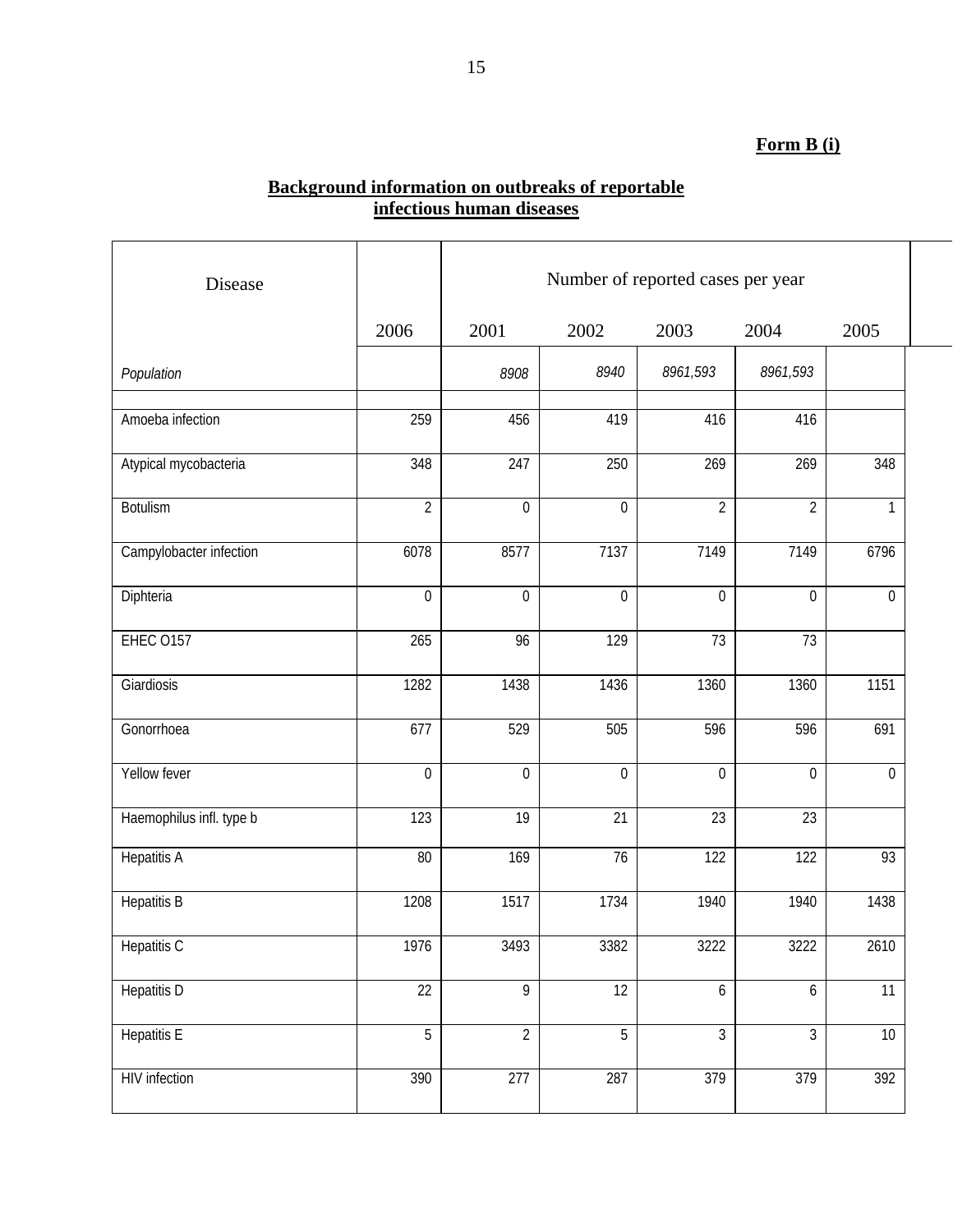| <b>HTLV</b>                    | 5                | 4                | 7                | 6                | 6                | $\overline{7}$   |
|--------------------------------|------------------|------------------|------------------|------------------|------------------|------------------|
| Pertussis                      | 795              | 979              | 1350             | 664              | 664              | 1360             |
| Chlamydia                      | 32518            | 22266            | 24692            | 26803            | 26803            | 33060            |
| Cholera                        | $\mathbf{1}$     | $\boldsymbol{0}$ | $\mathbf 0$      | $\mathbf{1}$     | $\mathbf{1}$     | $\mathbf{1}$     |
| Legionellosis                  | 105              | 84               | 94               | 80               | 80               | 107              |
| Listeriosis                    | 42               | 67               | 40               | 48               | 48               | 40               |
| Malaria                        | 93               | 161              | $\overline{1}40$ | 113              | 113              | 114              |
| Meningococcal infection        | 52               | 75               | 47               | 56               | 56               | 58               |
| <b>MRSA</b>                    | 1057             | 425              | 442              | 549              | 549              | 975              |
| Anthrax                        | $\boldsymbol{0}$ | 0                | $\boldsymbol{0}$ | $\boldsymbol{0}$ | $\boldsymbol{0}$ | $\boldsymbol{0}$ |
| Measels                        | 20               | $\overline{5}$   | 9                | 3                | $\overline{3}$   | 13               |
| Puumala virus infection (HFRS) | 213              | 361              | 262              | 180              | 180              | 329              |
| Ornithosis                     | $\overline{2}$   | $\overline{12}$  | $\overline{13}$  | $\overline{12}$  | $\overline{12}$  | 5                |
| Paratyphoid                    | 31               | $\overline{21}$  | 25               | 16               | 16               | 21               |
| Plague                         | $\boldsymbol{0}$ | $\mathbf 0$      | $\boldsymbol{0}$ | $\mathbf 0$      | $\boldsymbol{0}$ | $\boldsymbol{0}$ |
| Pc-resist. Pneumococci         | 631              | 627              | 525              | 562              | 562              | 664              |
| Polio                          | $\boldsymbol{0}$ | $\overline{0}$   | $\boldsymbol{0}$ | $\mathbf 0$      | $\boldsymbol{0}$ | $\boldsymbol{0}$ |
| Mumps                          | 60               | $\overline{22}$  | 15               | $\, 8$           | $\, 8$           | 81               |
| Rabies                         | $\boldsymbol{0}$ | $\mathbf 0$      | $\boldsymbol{0}$ | $\mathbf 0$      | $\boldsymbol{0}$ | $\boldsymbol{0}$ |
| Rubella                        | $\overline{3}$   | $\overline{3}$   | $\mathbf{1}$     | $\boldsymbol{0}$ | $\boldsymbol{0}$ | $\boldsymbol{0}$ |
| Salmonellosis (total)          | 4056             | 4711             | 3894             | 3794             | 3794             | 3571             |
| Salmonellosis (domestic)       | 1010             | 671              | 819              | 805              | 805              | 655              |
|                                |                  |                  |                  |                  |                  |                  |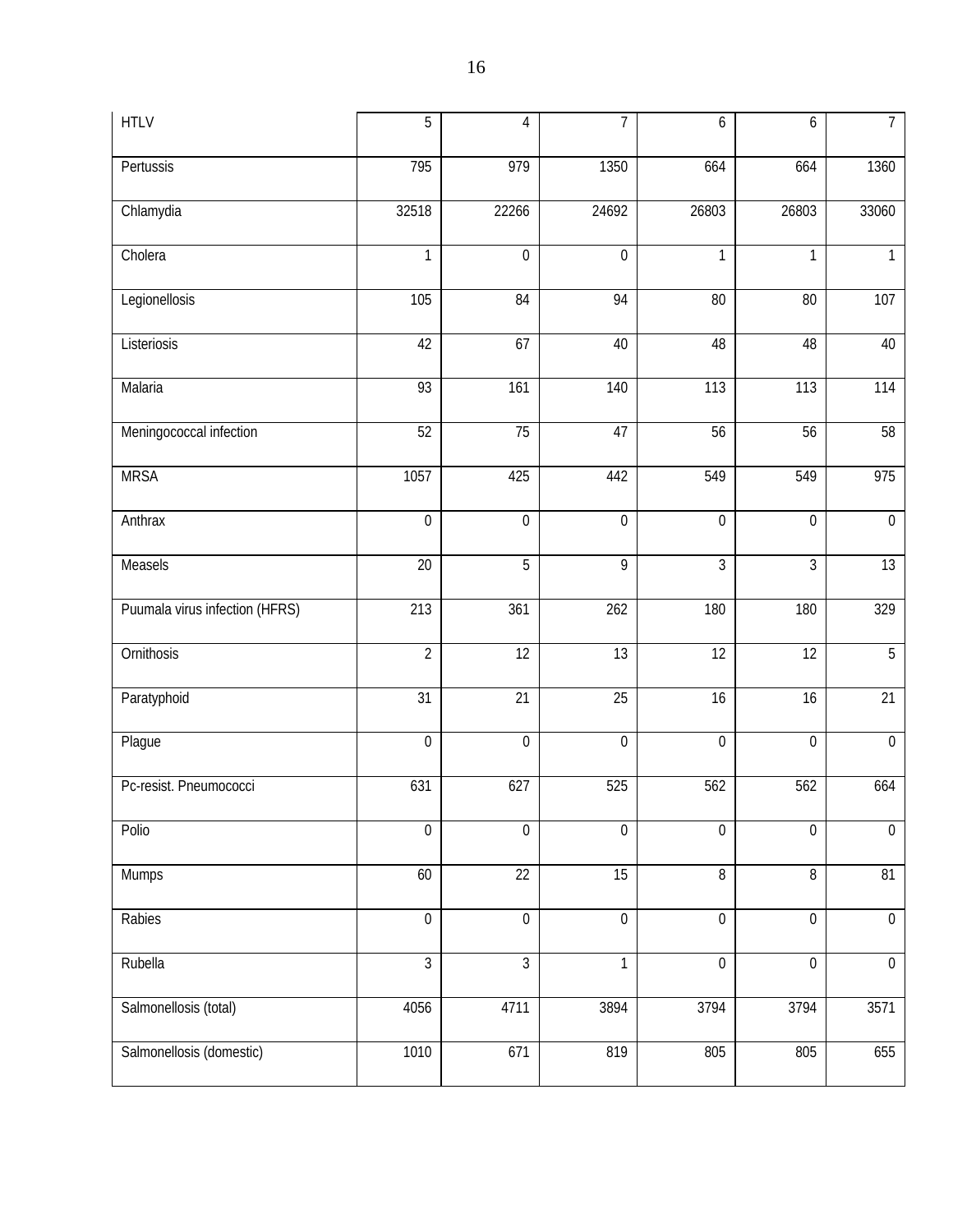| Shigellosis                      | 429              | 540              | 379              | 372              | 372              | 571              |
|----------------------------------|------------------|------------------|------------------|------------------|------------------|------------------|
| Tetanus                          | $\mathbf{1}$     | $\mathbf{1}$     | $\boldsymbol{0}$ | $\mathbf 0$      | $\boldsymbol{0}$ | $\mathbf{1}$     |
| <b>Syphilis</b>                  | 172              | 78               | 128              | 179              | 179              | 99               |
| Toxoplasmosis                    | $\boldsymbol{0}$ | 18               | $10$             | 17               | 17               |                  |
| Trichinosis                      | $\boldsymbol{0}$ | $\boldsymbol{0}$ | $\boldsymbol{0}$ | $\boldsymbol{0}$ | $\mathbf 0$      | $\boldsymbol{0}$ |
| Tuberculosis                     | 498              | 428              | 418              | 445              | 445              | 575              |
| Tularemia                        | 241              | 27               | 160              | 698              | 698              | 246              |
| Typhoid                          | 12               | 10               | 12               | 14               | $\overline{14}$  | $\overline{8}$   |
| Ulcus molle                      | $\boldsymbol{0}$ | $\mathbf{1}$     | $\mathbf{1}$     | $\boldsymbol{0}$ | $\boldsymbol{0}$ | $\overline{2}$   |
| <b>VRE</b>                       | 24               | 18               | 19               | 46               | 46               | 33               |
| Viral hemorragic fevers          | $\boldsymbol{0}$ | $\boldsymbol{0}$ | $\boldsymbol{0}$ | $\boldsymbol{0}$ | $\boldsymbol{0}$ | $\overline{0}$   |
| Yersiniosis                      | 558              | 579              | 610              | 714              | 714              | 742              |
| Relapsing fever                  | $\boldsymbol{0}$ | $\boldsymbol{0}$ | $\boldsymbol{0}$ | $\boldsymbol{0}$ | $\boldsymbol{0}$ | $\boldsymbol{0}$ |
| Total                            | 55344            | 48352            | 48686            | 50945            | 50945            | 47847            |
| <b>Brucellosis</b>               | $\overline{4}$   |                  |                  |                  | $\overline{3}$   | 14               |
| Cryptosporidiosis                | 103              |                  |                  |                  | 46               | 69               |
| Dengue fever                     | 54               |                  |                  |                  | 24               | 62               |
| Echinococcosis                   | $\overline{7}$   |                  |                  |                  | 9                | 12               |
| Entamoeba histolytica            | $\overline{5}$   |                  |                  |                  | 358              | 303              |
| Streptococcal infection, group A | 321              |                  |                  |                  | 119              | 252              |
| Haemophilius influenzae invasiv  | 123              |                  |                  |                  | 73               | 118              |
| Leptospiriosis                   | $\overline{2}$   |                  |                  |                  | $\overline{2}$   | $\mathfrak{Z}$   |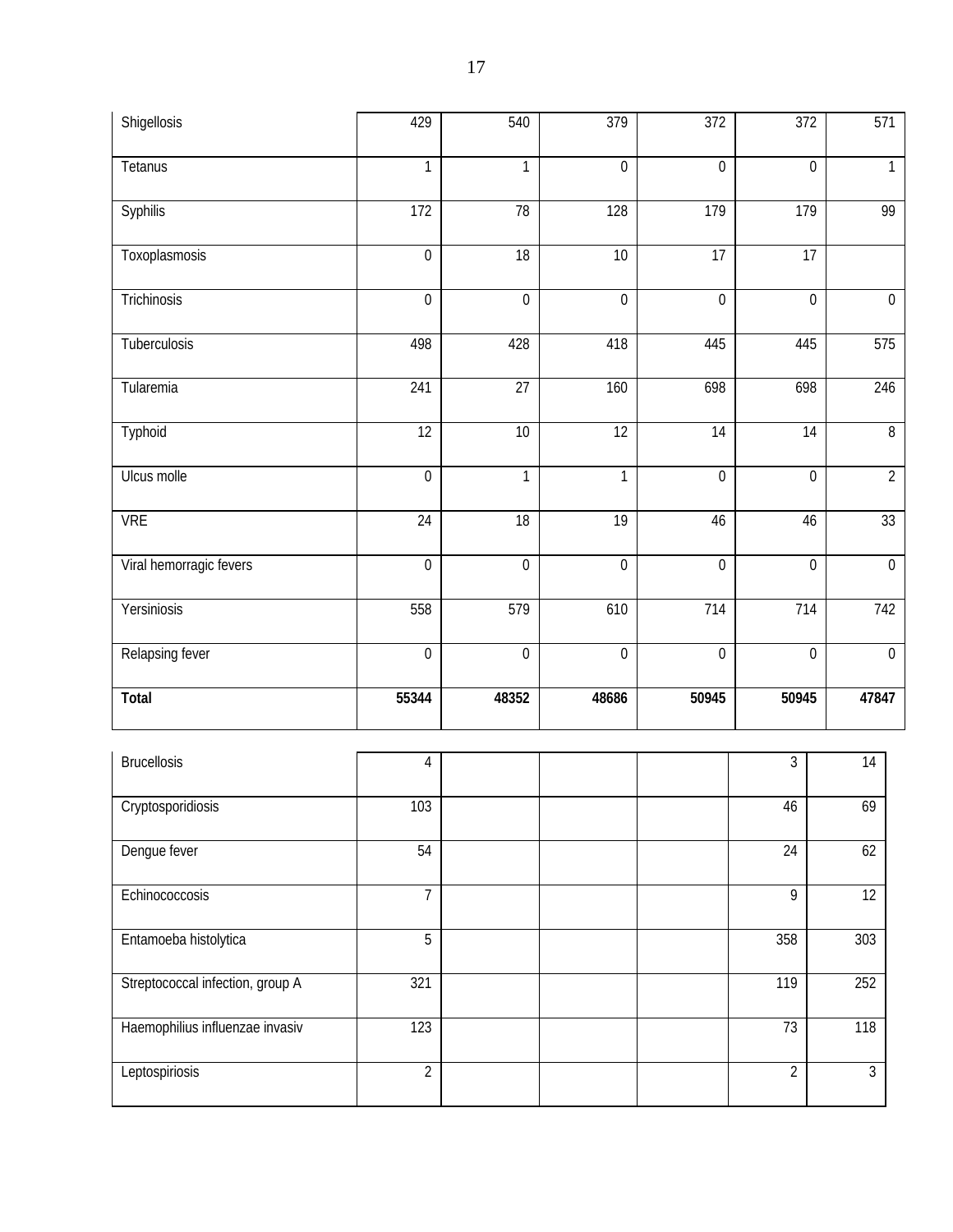| Pneumococcal infection, invasive | 1334 |  | 406   | 1420 |
|----------------------------------|------|--|-------|------|
|                                  |      |  |       |      |
| Q fever                          |      |  |       |      |
|                                  |      |  |       |      |
| Total                            |      |  | 56822 |      |
|                                  |      |  |       |      |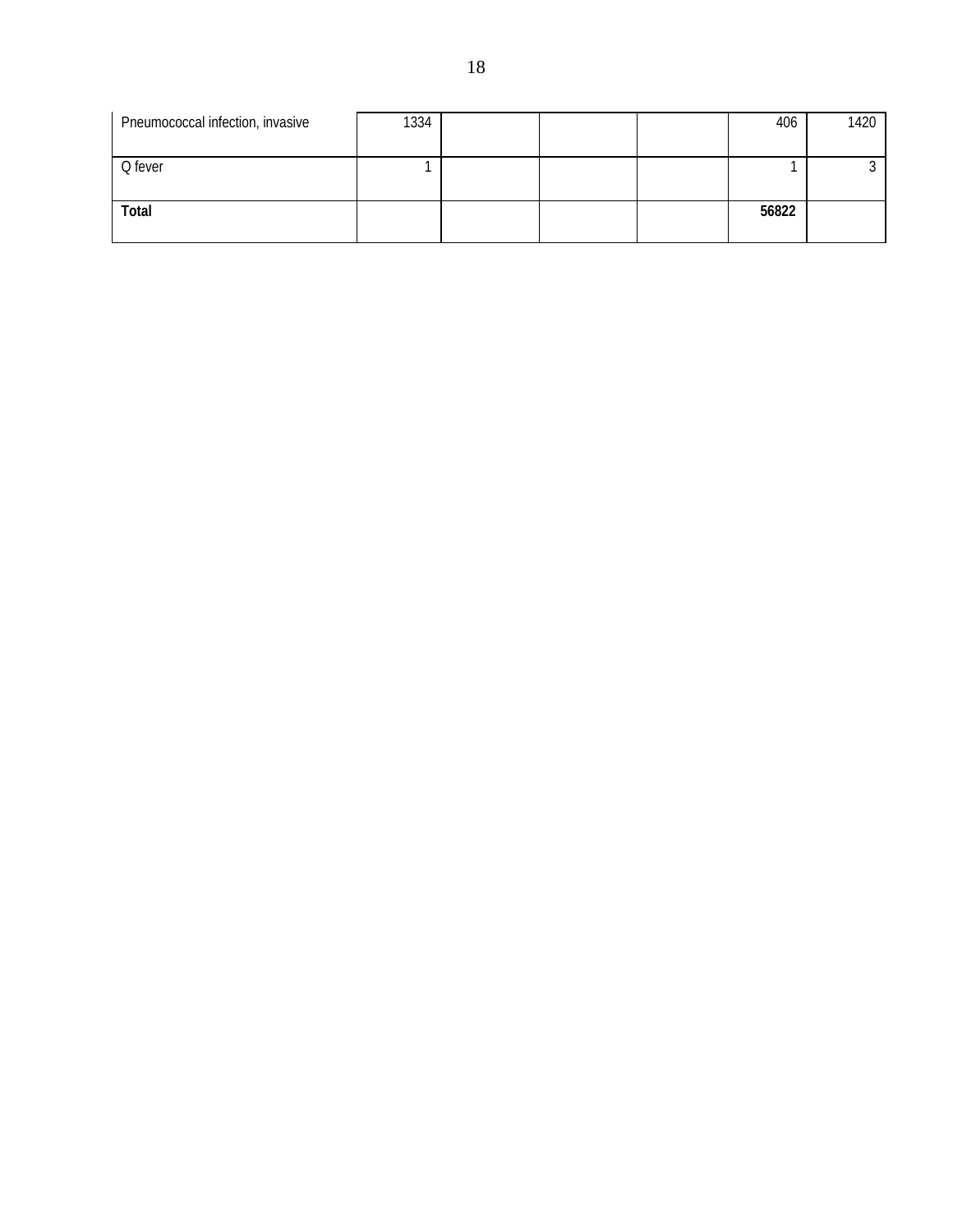### **Form B (ii)**

## **Information on outbreaks of infectious human diseases and similar occurrences, that seem to deviate from the normal pattern**

*There are no cases for the reporting period on outbreaks of infectious human diseases and similar occurrences, that seem to deviate from the normal pattern.*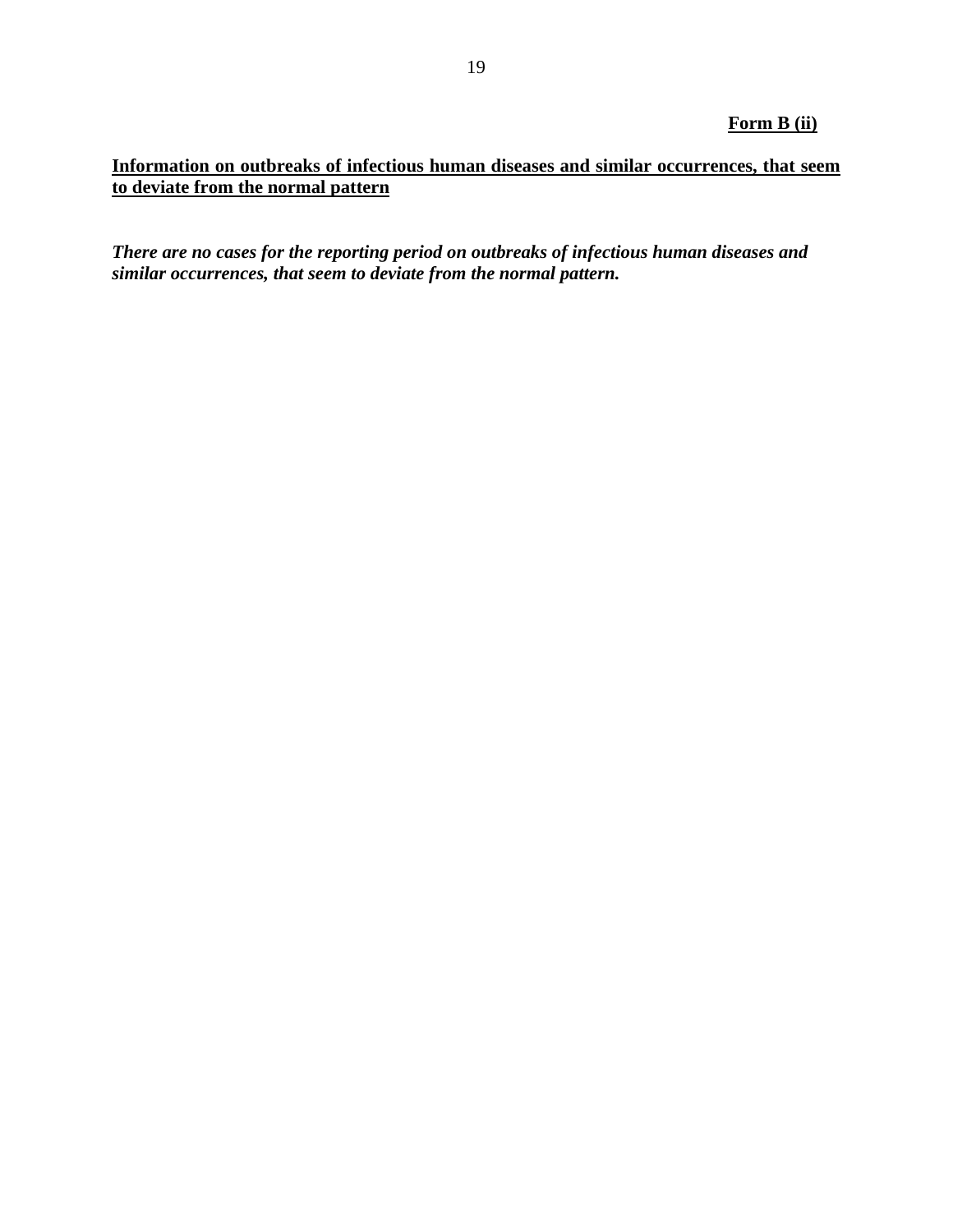#### **Form B (i)**

| Disease                                     |                                            | Number of outbreaks per year     |                                    |                            |                                  |                   |
|---------------------------------------------|--------------------------------------------|----------------------------------|------------------------------------|----------------------------|----------------------------------|-------------------|
|                                             | 2001                                       | 2002                             | 2003                               | 2004                       | 2005                             | $2006^9$          |
| Botulism <sup>1</sup><br>VTEC <sup>2</sup>  | $\overline{\phantom{a}}$<br>$\overline{4}$ | $\mathfrak{Z}$<br>$\overline{2}$ | $\overline{4}$<br>$\boldsymbol{0}$ | $\sqrt{5}$<br>$\mathbf{1}$ | $\overline{2}$<br>$\overline{4}$ | 5<br>$\mathbf{1}$ |
| Malignant catarrhal fever<br>$(MCF)^3$      | 9                                          | $\overline{7}$                   | $\overline{7}$                     | 5                          | 8                                | $\overline{2}$    |
| Newcastle disease <sup>4</sup>              | $\mathbf{1}$                               |                                  | $\mathbf{1}$                       | $\mathbf{1}$               | $\mathbf{2}$                     | $\mathbf{1}$      |
| Psittacosis <sup>5</sup>                    | $\mathbf{1}$                               | $\overline{4}$                   | $\overline{3}$                     | 5                          | $\mathbf{1}$                     | 5                 |
| Tuberculosis <sup>6</sup>                   | $\mathbf{1}$                               |                                  |                                    | $\mathbf{1}$               | $\mathbf{1}$                     |                   |
| Tularemia <sup>7</sup>                      |                                            | $\overline{4}$                   | 11                                 | $\overline{2}$             | 5                                | $\overline{4}$    |
| Salmonella Infection<br>$(Salmonellosis)^8$ |                                            |                                  |                                    |                            |                                  |                   |
|                                             |                                            |                                  |                                    |                            |                                  |                   |
|                                             |                                            |                                  |                                    |                            |                                  |                   |
|                                             |                                            |                                  |                                    |                            |                                  |                   |
|                                             |                                            |                                  |                                    |                            |                                  |                   |
|                                             |                                            |                                  |                                    |                            |                                  |                   |
|                                             |                                            |                                  |                                    |                            |                                  |                   |
|                                             |                                            |                                  |                                    |                            |                                  |                   |
|                                             |                                            |                                  |                                    |                            |                                  |                   |
|                                             |                                            |                                  |                                    |                            |                                  |                   |
|                                             |                                            |                                  |                                    |                            |                                  |                   |
|                                             |                                            |                                  |                                    |                            |                                  |                   |
|                                             |                                            |                                  |                                    |                            |                                  |                   |

### **Background information on outbreaks of reportable infectious animal diseases**

<sup>1</sup> The cases originate from following animals: cattle, poultry, mallard, jackdaw, dog, gull  $^{2}$  Infections general by Verseutetaria E, goli Q157 (often referred to EUEC in many range

<sup>2</sup> Infections caused by Verocytotoxic E. coli O157 (often referred to EHEC in many reports) are notifiable in animals if there is an epidemiological link to human infection. Animal species: cattle, goat  $3\text{ The cases of similar formula}$  cattle sheep

 $\frac{3}{4}$ The cases originate from following animals: cattle, sheep  $\frac{4}{4}$ The cases originate from following animals: poultry, four

<sup>4</sup> The cases originate from following animals: poultry, fowls

<sup>5</sup> The cases originate from following animals: birds, partridge, parrot

 $^6$  The cases originate from following animals: elephant. The outbreak of 2004 was diagnosed and confirmed during 2005.

 $7$  The cases originate from following animals: hare, squirrel, monkey.

<sup>8</sup> Any finding of Salmonella in animals, humans, feed and food of animal origin is notifiable. Reprints of the annual report "trends and sources of zoonootic infections recorded in Sweden" can be obtained from the Swedish Zoonosis Center at SVA, which includes Salmonella cases in animals, humans, feed and food.

9 From January – September 2006.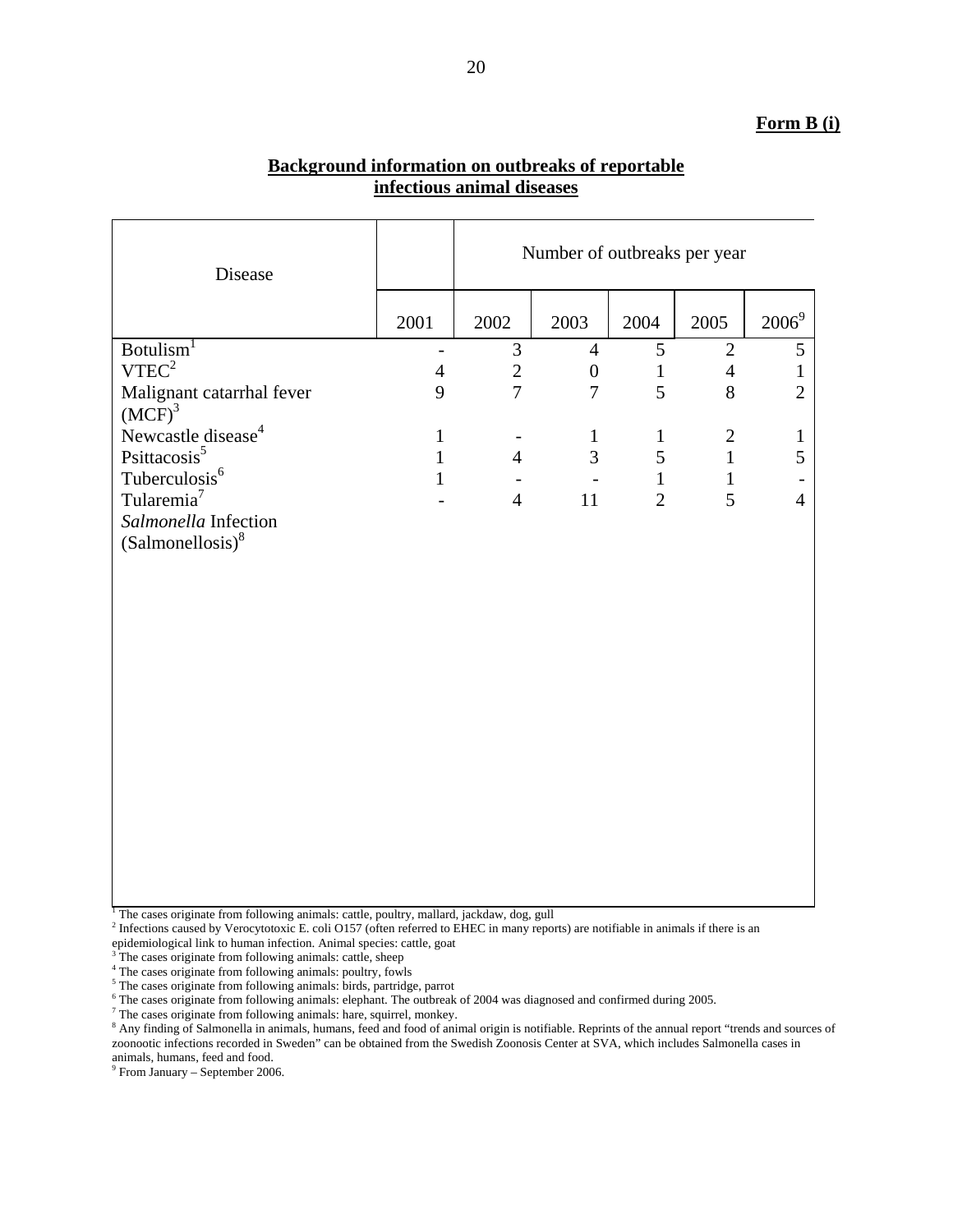### **Form B (ii)**

## **Information on outbreaks of infectious animal diseases and similar occurrences, that seem to deviate from the normal pattern**

*There are no cases for the reporting period on outbreaks of infectious human diseases and similar occurrences, that seem to deviate from the normal pattern.*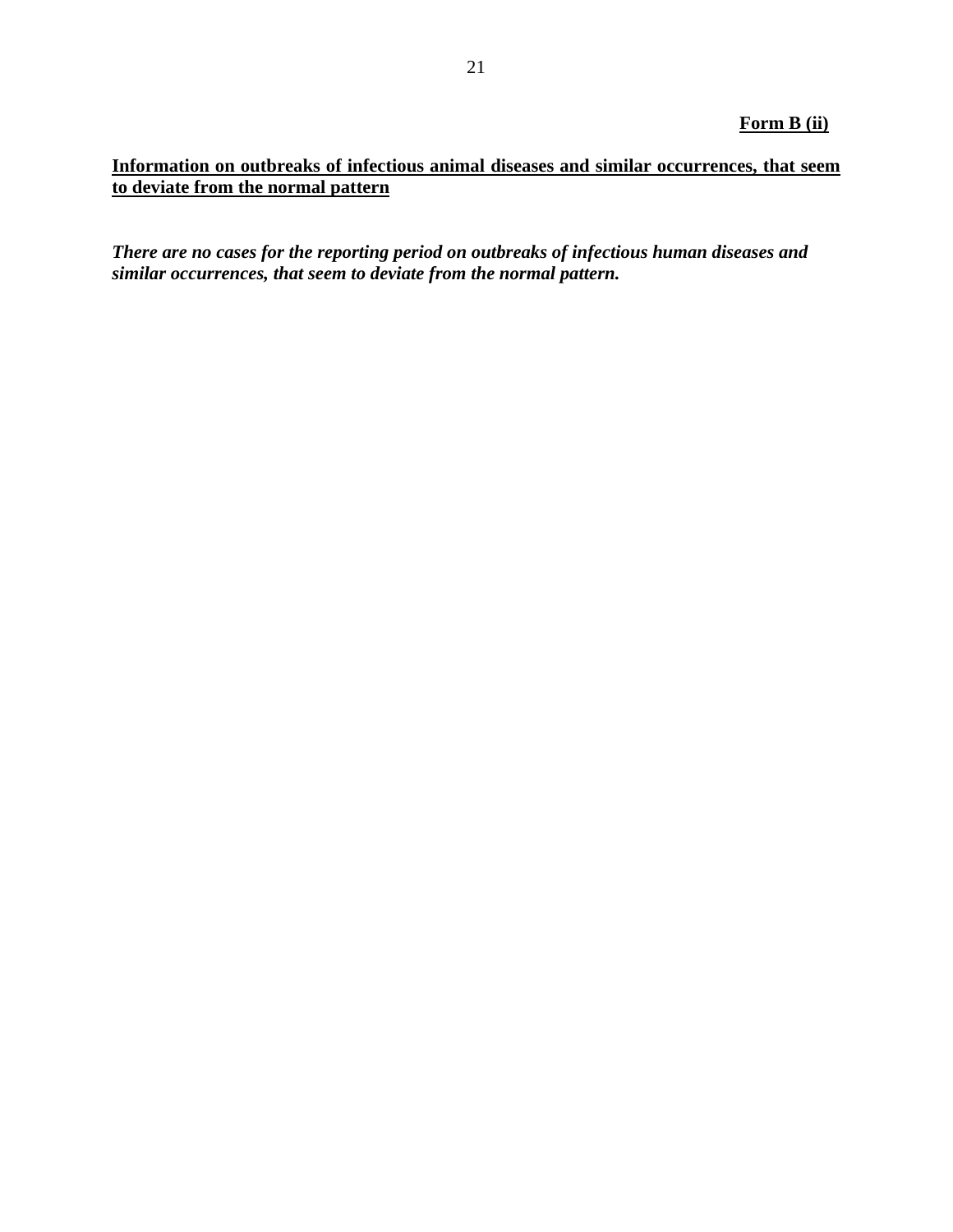# 4. **CONFIDENCE-BUILDING MEASURE "C":**

**- Encouragement of publication of results and promotion of use of knowledge**

*See under Form A, part 2 (iii), information provided under paragraph IX.*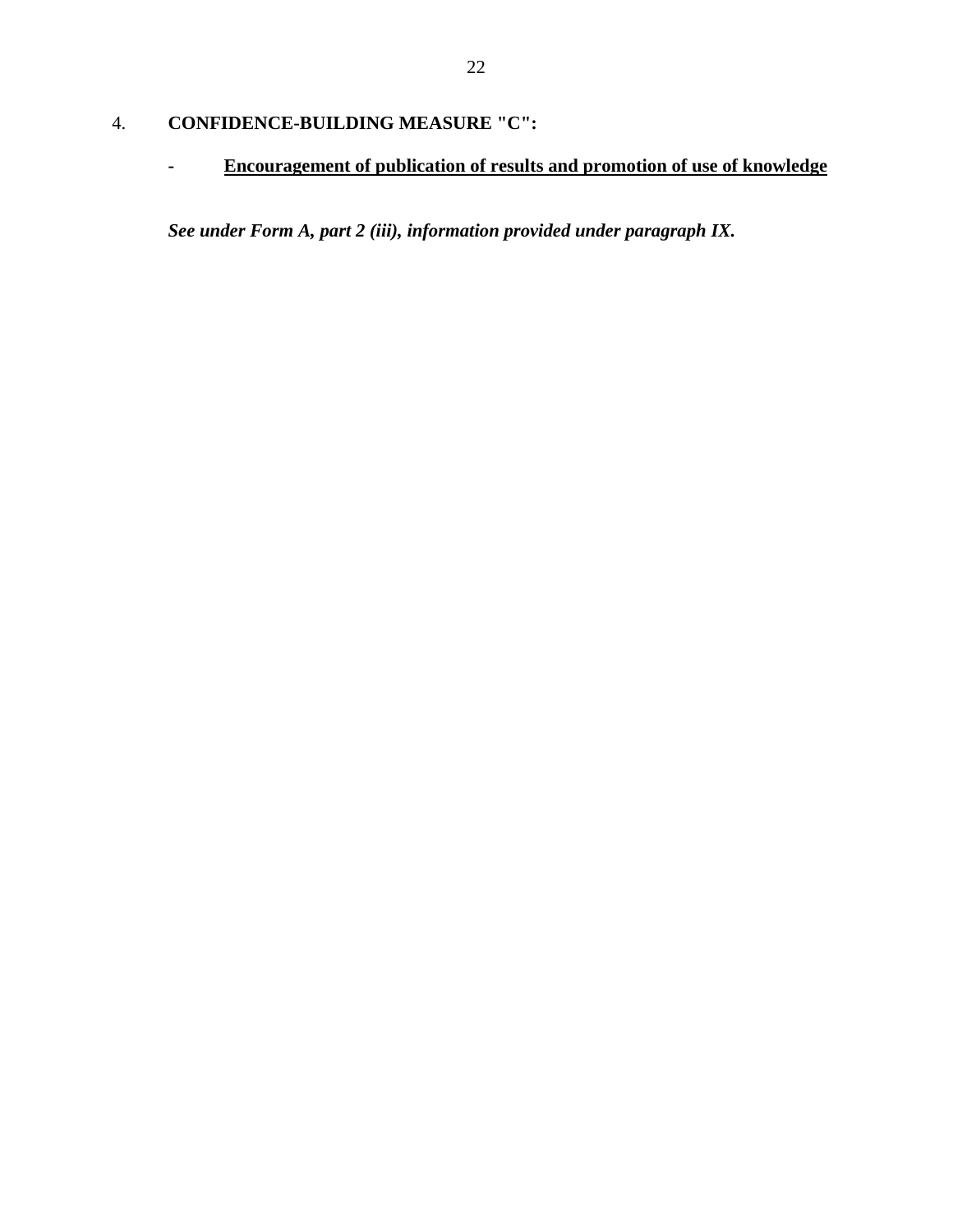#### **Active promotion of contacts** #**1**

1. Planned international conferences, symposia, seminars, and other similar forums for exchange

For each such event, the following information should be provided:

- name of the conference, etc. *The ninth international symposium on protection against chemical and biological warfare agents.*
- arranging organization(s), etc. *Swedish Defence Research Agency (FOI) together with several other Swedish defence authorities, the Ministry of Defence and the Ministry for Foreign Affairs.*
- time *June 2007*
- place *Gothenburg, Sweden*
- main subject(s) for the conference, etc. *CBW protection, in a broad sense. Focus on technical and scientific reports and discussions. Exhibition.*
- conditions for participation *Open for people professionally active in any of the fields.*
- point of contact for further information, registration, etc. *Mrs. Marianne Olofsson, FOI (Marianne.olofsson@foi.se)*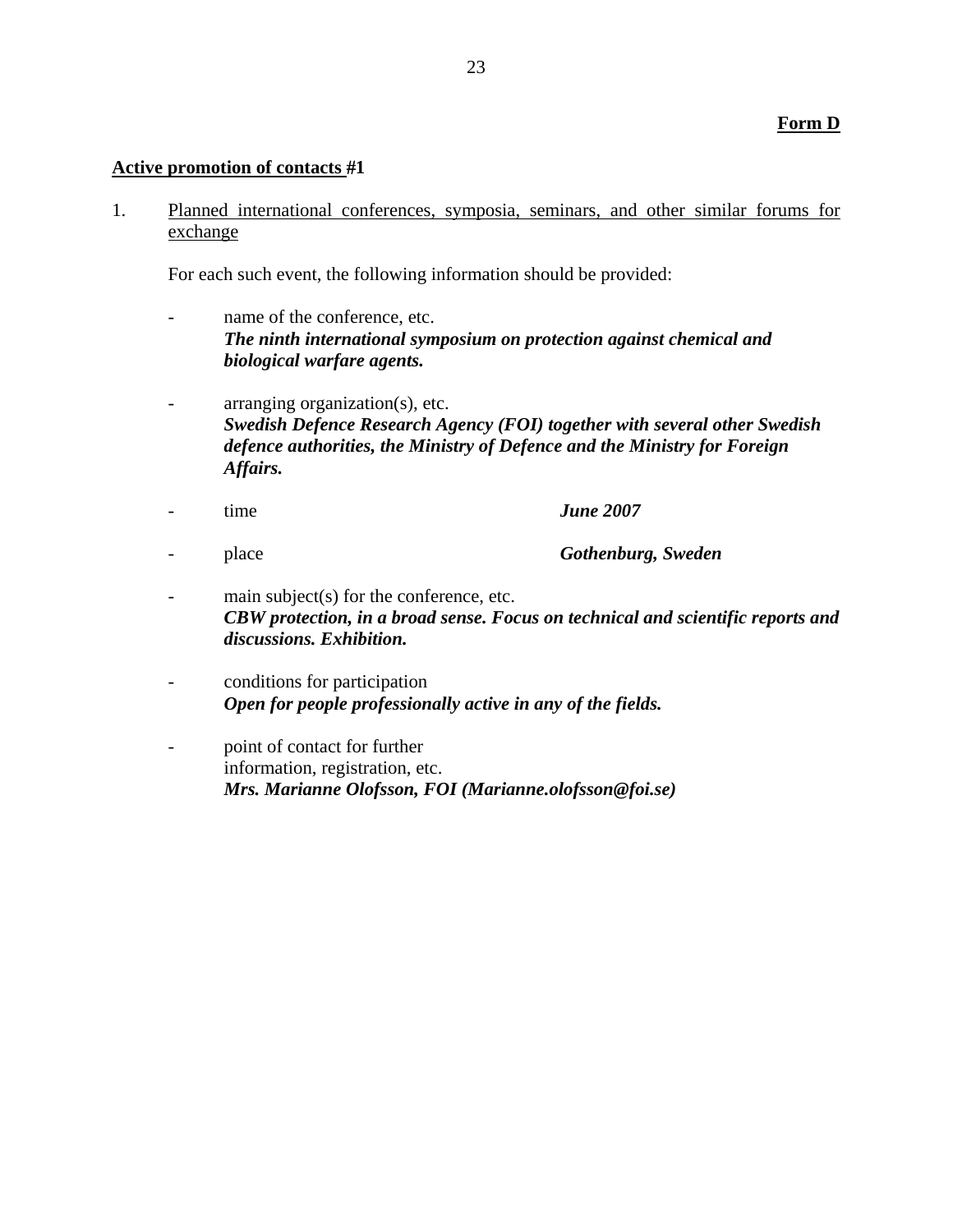#### **Form E**

#### **Declaration of legislation, regulations and other measures**

| Relating to |                                                                                                                                                                                                       | Legislation | Regulations | Other<br>measures | Amended<br>since last<br>year |
|-------------|-------------------------------------------------------------------------------------------------------------------------------------------------------------------------------------------------------|-------------|-------------|-------------------|-------------------------------|
| (a)         | Development, production<br>stockpiling, acquisition<br>or retention of microbial<br>or other biological agents,<br>or toxins, weapons, equip-<br>ment and means of delivery<br>specified in Article I | YES         | <b>YES</b>  | <b>YES</b>        | $N\!O$                        |
| (b)         | Exports of micro-organisms $YES$<br>and toxins                                                                                                                                                        |             | <b>YES</b>  | <b>YES</b>        | $\bm{NO}$                     |
| (c)         | Imports of micro-organisms <sup>*</sup><br>and toxins                                                                                                                                                 | <b>YES</b>  | YES         | YES               | NO                            |

#### *Comments: A list of Swedish laws and regulations can be found in documents:*

### *BWC/MSP.2003/MX/WP.62 of 4 September 2003*

(BTWC and related legislation prepared by Austria, Belgium, Finland, France, Germany, Ireland, Italy, The Netherlands, Portugal, Spain, Sweden and the United Kingdom).

## *BWC/MSP/2004/MX/WP.17 of 16 July 2004*

 $\overline{a}$ 

(A short introduction to the Swedish system to manage outbreaks of infectious diseases among humans and animals).

<sup>\*</sup> Micro-organisms pathogenic to man, animals and plants in accordance with the Convention.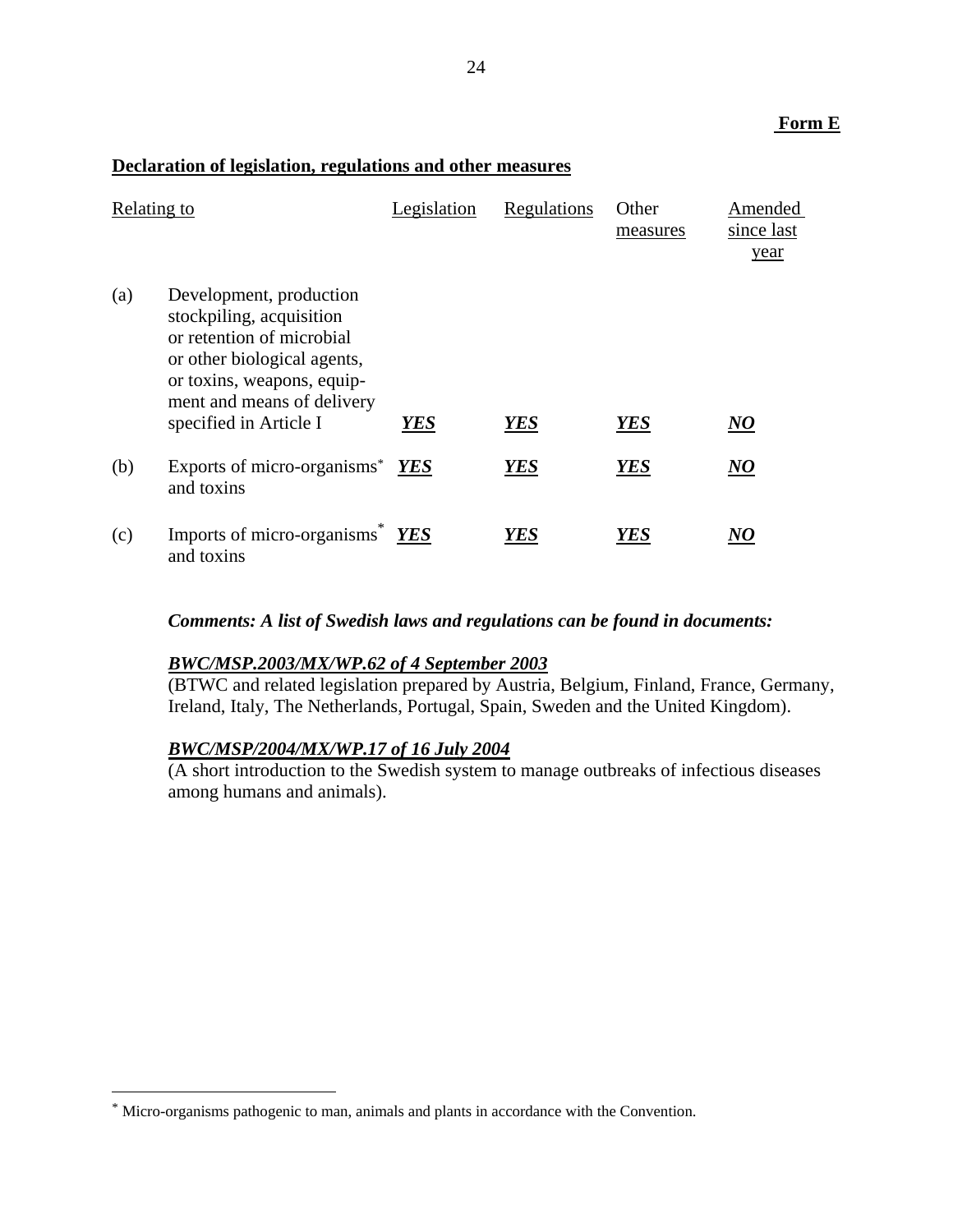### **Form F**

## **Declaration of past activities in offensive and/or defensive biological research and development programmes**

1. Date of entry into force of the Convention for the State party.

### *5 February 1976*

*(The Convention was signed by Sweden on 27 February 1975. The Convention was ratified by Sweden on 5 February 1976 and entered into force for Sweden the same date. The text of the Convention is published in the Swedish Treaty Series, SÖ 1976:18)* 

2. Past offensive biological research and development programmes:

- *NO*

3. Past defensive biological research and development programmes:

- *NO*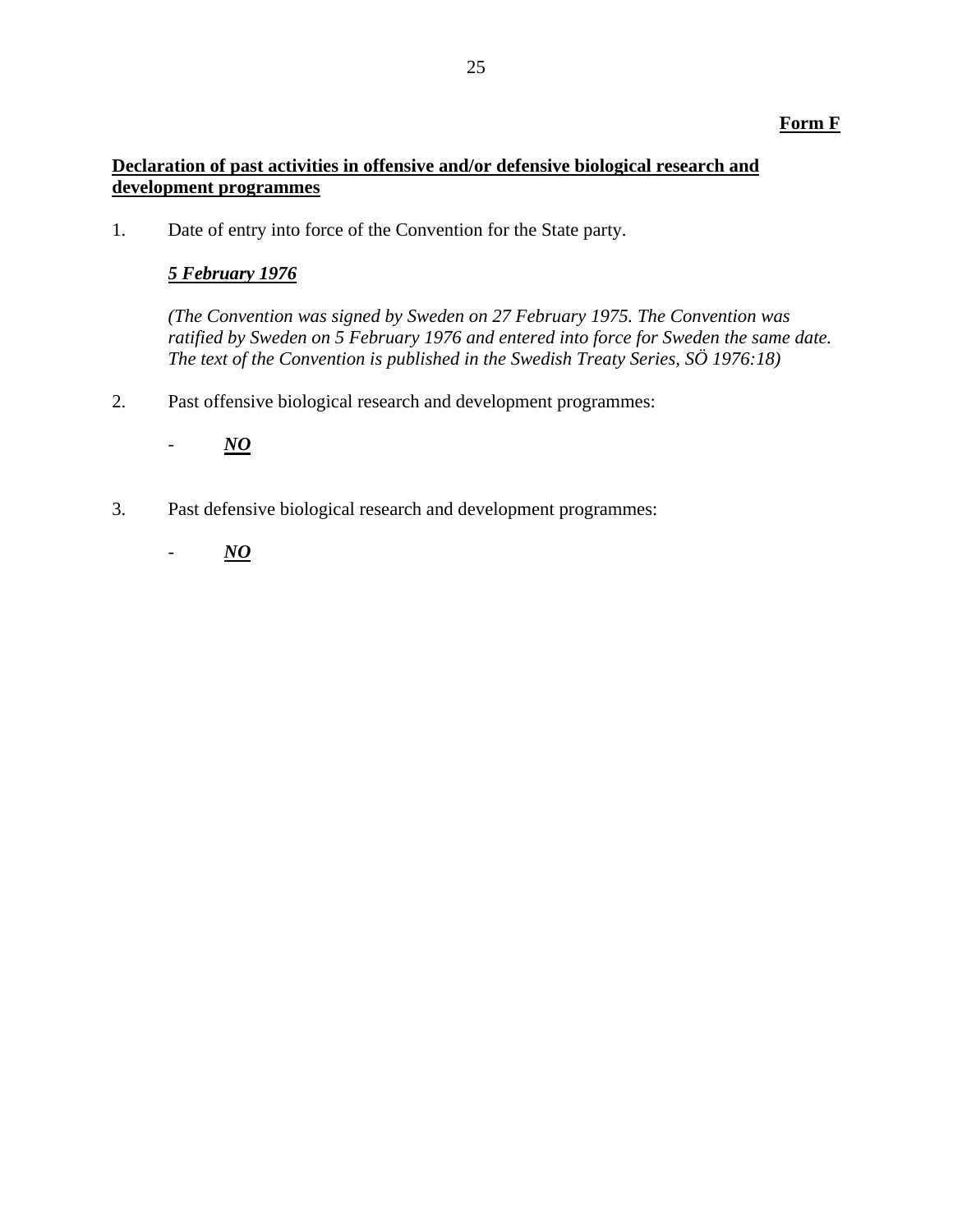## **Form G**

# **Declaration of vaccine production facilities**#**1**

1. Name of facility:

# *SBL Vaccin AB (Solna)*

2. Location (mailing address):

## *SE-105 21 Stockholm, Sweden*

3. General description of the types of diseases covered:

*Diarrhoea, ETEC/Cholerae (one vaccine component for pooling with other components)*